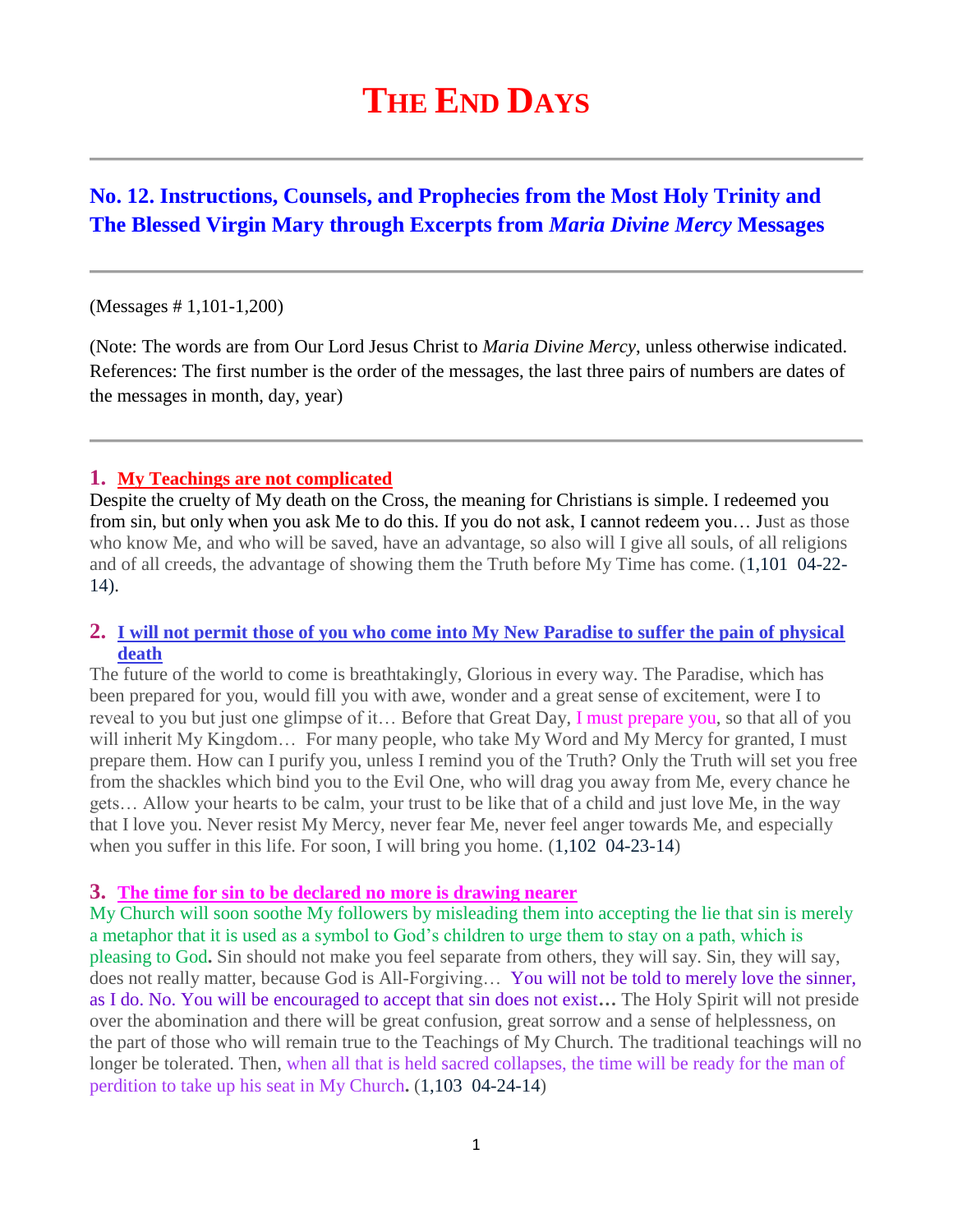#### **4. [God the Father: It is better that you endure this spiritual pain now, than in the eternal flames](http://www.thewarningsecondcoming.com/much-will-be-revealed-to-gods-children-before-the-great-day-of-the-lord/)**

Those men, amongst you, who do not accept My Son, will be enveloped into every Ray of His Mercy, so suddenly, that few of you will understand what has been poured upon you, such will the Force of His Divine Presence be… You will witness the pain and intense suffering, which you would endure, were you to be cast into the fires of Hell… Woe to those of you who oppose Me, your Eternal Father, for should you spit in My Face, with a foul tongue, I will punish you. I will not permit, for long, the hatred and the blasphemies, which you misguided sinners throw at Me. When you try to stop Me, in My Quest to save all of you from the evil one, you will suffer greatly, because of the souls who will be lost to Me because of you. (1,104 04-26-14)

## **5. [Many of the Mysteries of My Kingdom are unknown to man](http://www.thewarningsecondcoming.com/many-of-the-mysteries-of-my-kingdom-are-unknown-to-man/)**

My Plan to save the entire world and take every single one of you into the Refuge of My Heart is complete and all parts correctly placed, so that the perfection of My Promise is brought to fruition**.** There are many Mysteries associated with My Divinity, which man, no matter how knowledgeable he is in spiritual matters, can never truly understand… Man was given the knowledge and the Truth, so that he could revere God and serve Him, as best he could. Man was informed, by the Prophets, how he must abide by the Ten Commandments, to ensure that he does not fall into error. Then to prove His Love for the world, He became man and through Me, His only-begotten Son, Jesus Christ, showed man exactly what makes for good and what constitutes evil. I revealed the Truth, albeit just a fraction of what My Father desired, for man's needs. But man was so proud-hearted, arrogant and ambitious, that he did not want to know the Truth, as it did not suit him**…** Never succumb to the temptation of condemning one another in My Name, for you do not have the authority to do so. Never exalt yourself before Me, when you defile or belittle another human being, at the same time. This is insulting to Me. To accept the Truth, you must be without malice, pride, self-righteousness or selfishness. You must discard your cloak of arrogance, because this is a trait of the devil and I find it repulsive. (1.105 04-27-14)

## **6. [Mother of Salvation: The days leading up to the arrival of the Antichrist will be days of](http://www.thewarningsecondcoming.com/mother-of-salvation-we-first-went-to-judea-and-then-my-son-was-taken-to-india-persia-egypt-greece-and-england/)  [great celebrations](http://www.thewarningsecondcoming.com/mother-of-salvation-we-first-went-to-judea-and-then-my-son-was-taken-to-india-persia-egypt-greece-and-england/)**

My dear children, allow the Light of God to descend over you, as the plans to prepare the world for the Second Coming of my Son, Jesus Christ, have been completed. All things will now be according to the Holy Will of God and I ask that you use prayer as your greatest armor, as the battle for God's children will intensify... You will know that the time for the Antichrist to enter my Son's Church has arrived, when the tabernacles have been adjusted and, in many cases, replaced with wooden versions… All the rules will have been changed; the Liturgy recreated; the Sacraments tampered with; until, finally, the Mass will no longer be celebrated according to Holy Doctrine… God's Army – the Remnant – will grow and spread and the Crusade Prayers will provide great strength to all… Only the strong amongst you will remain true to the Holy Word of God, but even if the Remnant Army is but a fraction of the size of the army of the Beast, God will fill it with the power of a lion. (1,106 4-27-14)

## **7. [This time I come to renew the Earth, to re-establish My Kingdom on Earth](http://www.thewarningsecondcoming.com/if-there-is-but-just-a-shred-of-pride-in-the-soul-the-holy-spirit-will-never-enter-it/)**

That Day will dawn soon and before the time comes, I will enlighten your mind, body and soul. I will shock you with My Power – My Divinity, but you will feel such a surge of love that you will be left in no doubt that this could only come from Me. That is My Promise. (1,107 04-29-14)

#### **8. [My Promise to come again will be fulfilled in the lifetime of this generation](http://www.thewarningsecondcoming.com/you-are-about-to-witness-the-greatest-deceit-ever-inflicted-upon-the-world-by-satan/)**

Many people in the world, at this time, are oblivious to the prophecies which are contained in the Most Holy Bible, regarding **the Great Day of the Lord.** To prepare for this time, My Father has instructed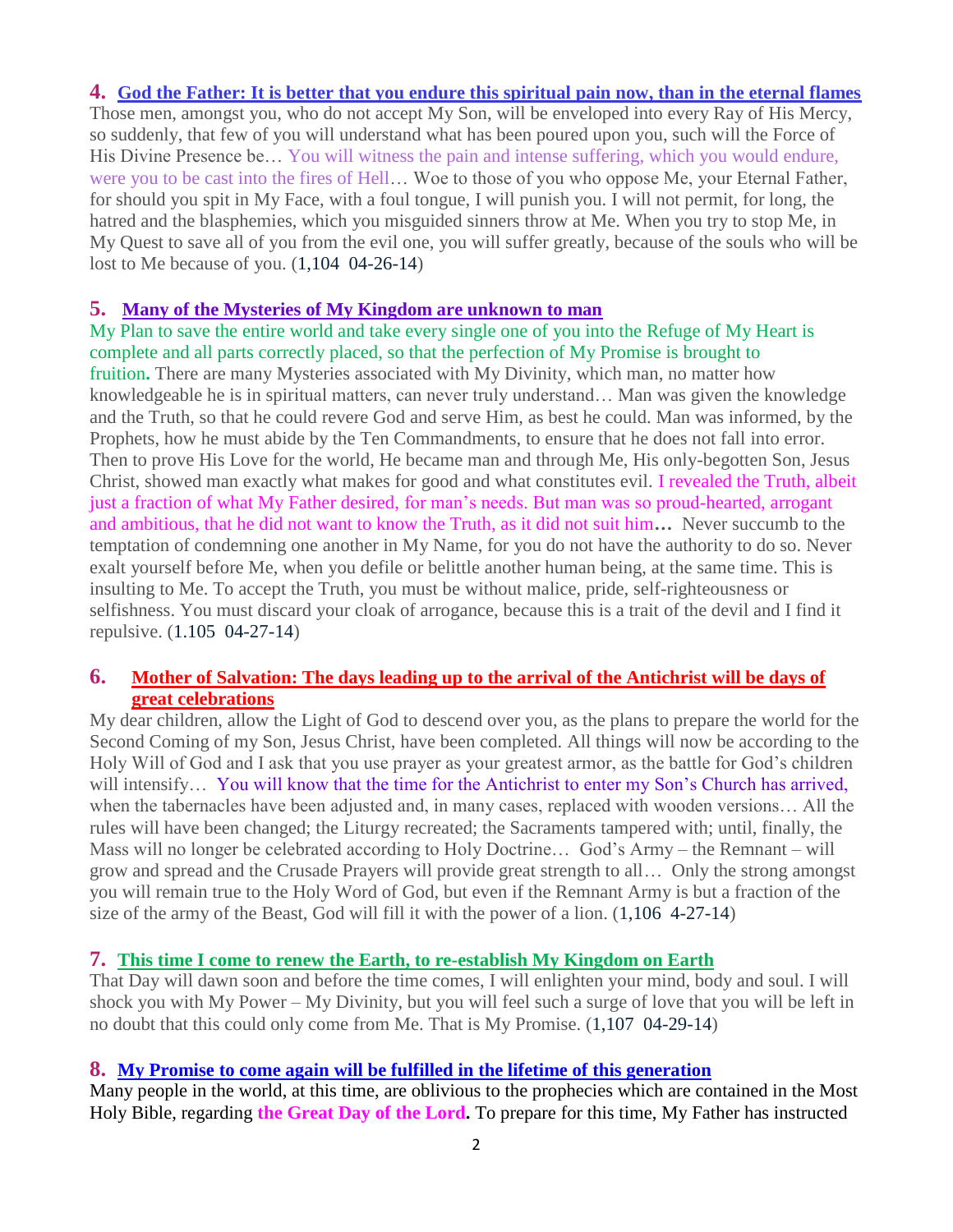Me to inform you that the date is set for My Second Coming, but only God, the Eternal Father, knows of this date. Even I, His only-begotten Son, have no knowledge of this date – only that it will be soon… I will salvage the weak, the fearful, the remorseful, the heretics, the heathen, the liars, the thieves, the murderers – all sinners. Not one of you is exempt from My Mercy. I love all of you. (1,108 05-01-14)

## **9. [Mother of Salvation: The apocalypse will be all about the seizure of my Son's Church on](http://www.thewarningsecondcoming.com/when-my-followers-who-fall-for-the-deceit-to-come-deny-me-this-does-not-mean-they-will-say-i-do-not-believe-in-jesus-no-it-will-mean-this/)  [Earth by His enemies](http://www.thewarningsecondcoming.com/when-my-followers-who-fall-for-the-deceit-to-come-deny-me-this-does-not-mean-they-will-say-i-do-not-believe-in-jesus-no-it-will-mean-this/)**

The most important sign that the time is close will be just prior to my Son's Second Coming, when His Crucifixion will be relived all over again… The Crucifixion of my Son's Church on Earth will continue until it dies and on that day, the Body of my Son, Jesus Christ, will no longer be Present in the Holy Eucharist… When my Son's Church has been taken over and the enemy sits upon the throne, you must always stay loyal to my Son… The Book of Truth will, along with the Crusade Prayers, keep you focused on my Son… The chastisement will be about God's Warning to humanity to open their eyes to the Truth. (1,109 05-02-14)

## **10. [Ask and you will receive is not an idle promise that I make](http://www.thewarningsecondcoming.com/when-you-recite-this-new-litany-during-times-of-great-trials-i-will-grant-you-respite/)**

It is only when you fully surrender yourselves, into My care, can you feel safe, protected and at peace… My Love, when sought out by you, will cover you, when you hold out your arms and call out to Me as a little child… **I Am** to be trusted, for all that is asked of Me will be done, if it is for the good of the soul… It is at this time of existence, that I, Jesus Christ, will make My Presence known in all that you ask of Me. It is at this time, that I will enable you to feel My Presence, witness My Great Acts of Intervention in your daily lives and to understand the power of your prayers…. Know that by trusting in Me, I protect you all and I will flood each of your souls with a deep sense of peace, which you will find nowhere else on this Earth.

Come to Me today and call on Me to help you – no matter what worries you may have. Recite this special Prayer (148), every time you are in distress, and I will respond every single time. (See the Crusade Prayers booklet) (1,110 05-03-14)

## **11. [Mother of Salvation: God would never permit His Word to be changed or misinterpreted](http://www.thewarningsecondcoming.com/my-love-for-humanity-is-whole-i-love-all-including-those-who-commit-the-most-wicked-acts/)  [to suit man](http://www.thewarningsecondcoming.com/my-love-for-humanity-is-whole-i-love-all-including-those-who-commit-the-most-wicked-acts/)**

My dear children, when God sent prophets into the world, they were simply messengers. They were sent to impart the Truth – the Word of God… Over the centuries, many of God's children misinterpreted the role of the prophets… The Messages are what are important and the messengers are simply the conduits of the Word… The Word of God must never be ignored. The Image of God must never be replaced by images of His prophets or the saints, who gained His Favor… You must adhere to the Word, which was laid down in the beginning and never deviate from it, for it will never nor can it ever change. God's Word is final… My Son's Teachings were made known to humanity when He walked the Earth. They simply explained the Word in greater detail, but they never deviated from the Truth… **If any prophet or man, who claims to speak in the Name of God, tells you that the Word must be adapted to suit man's modern needs, then you must be on your guard. If you are told that the Word really means something else entirely, then do not accept it.** Man, including those who serve God, does not have the authority to tamper with the Truth… When you accept changes to what is contained in the Most Holy Bible, which contradict the Word of God, then you cut yourself off from the Truth. When you accept falsehoods, as a means to serve God by, on your own terms, then you separate yourselves from God.(1,111 05-04-14)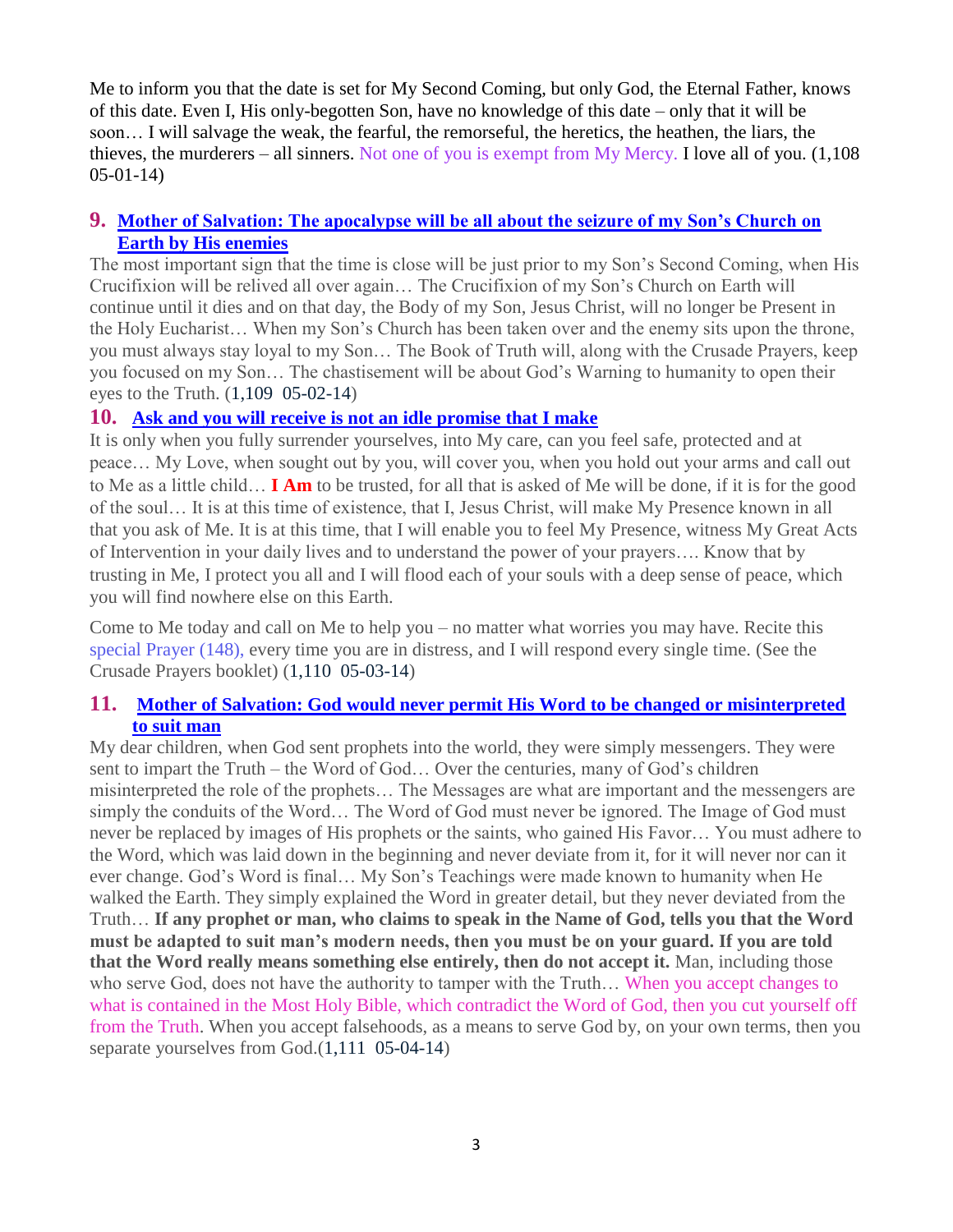## **12. [The Book of Truth will be the antithesis of the new false book](http://www.thewarningsecondcoming.com/the-book-of-truth-will-be-the-antithesis-of-the-new-false-book/)**

The new false book – full of man-made flawed doctrine, which will justify sin – soon to be inflicted upon the world. **The Seal of the Living God will protect you against the Mark of the Beast and the Medal of Salvation against the heresy**, which will tumble out of the mouths of My enemies, who will seize My Church on Earth. (1,112 05-05-14)

#### **13. [How many men are given to believe in wrongdoing, in the name of justice?](http://www.thewarningsecondcoming.com/very-soon-hell-will-be-formally-declared-as-a-place-which-does-not-exist/)**

Such men, who dictate your laws, including those, which govern your Church, would have you believe that the right to freedom of expression surpasses every Law of God, even when it glorifies sin. (1,113 05-06-14)

#### **14. [So many of you today have no idea whatsoever, what it means to serve Me as a Christian](http://www.thewarningsecondcoming.com/god-the-father-i-am-coming-to-gather-the-faithful-my-time-is-soon-as-my-sons-mercy-is-almost-upon-you-2/)**

Let no man doubt, for one moment, that God would ever allow His children to fall away from Him, without doing all in His Power to save them… Why does the Word of God provoke such hatred? It is not the Word of God, which rankles the souls of the weak or those who have fallen far away from the Faith. No. It is how Satan responds when God raises His Hand in ready punishment of the Evil One, that he attacks viciously. He knows that the Word of God, when given to His prophets, spreads so rapidly, by the Power of the Holy Spirit and when this happens, the power of the Evil One is weakened, and therefore, his retaliation is violent. (1,114 05-06-14)

## **15. [I use sacrificial souls to bring others to Me, who would never be saved otherwise](http://www.thewarningsecondcoming.com/when-my-church-upholds-the-word-of-god-you-must-remain-obedient-to-my-church/)**

When I choose which souls are deserving of My Gifts, they will experience a sense of belonging to Me, but they will also feel somewhat external to the world in which they live. They will see their fellow brothers and sisters in a new light. They will be extra sensitive to the beauty of God's Creation, when they look into the faces of others, because they will see the Presence of God… A victim soul, a chosen soul, gives up all that is external in their lives and by doing this, gives great glory to God… If a chosen soul, who is persecuted because of his love for Me, and who is beyond endurance, were only to say to Me: "Jesus take my suffering and do with it as You please." then I would lavish upon him extraordinary Graces. The soul would become immune to evil and then be fearless. Because of his complete trust in Me, he would then rise to a perfection of soul and attain a peaceful and calm demeanor. So much sacrifice is involved, but when such souls surrender all to Me, in complete obedience, and refuses to engage with the enemy of My Word, this will result in the salvation of many souls. (1,115 05-07-14)

## **16. [There is no need to worry, for God loves you all](http://www.thewarningsecondcoming.com/this-new-and-rapidly-created-hierarchy-will-take-over-my-church/)**

Many people, once they know the Truth, will embrace Me with open and grateful hearts and then we will be one... My Plan is to gather all and flood them with great love, joy and happiness. I will delight in My New Kingdom and there will be much laughter, joy and beauty, as well as Eternal Life… When you worry about the future of the world, remember what I have told you. All will be well, once I come to gather you, into the new world, without end… As for souls who live a deprived and sorrowful life, they will be gathered first, if they accept Who **I Am**… This is a battle and it will be hard fought, but the Power of the Most Holy Trinity will be exerted and souls will be enlightened, so that they will not perish… I will raise important leaders amongst you and with an army spread in every nation, you will swell and take with you most of God's children, into the New Paradise… I assure you, there is no need for fear, for **I Am** Love, Itself. (1,116 05-08-14)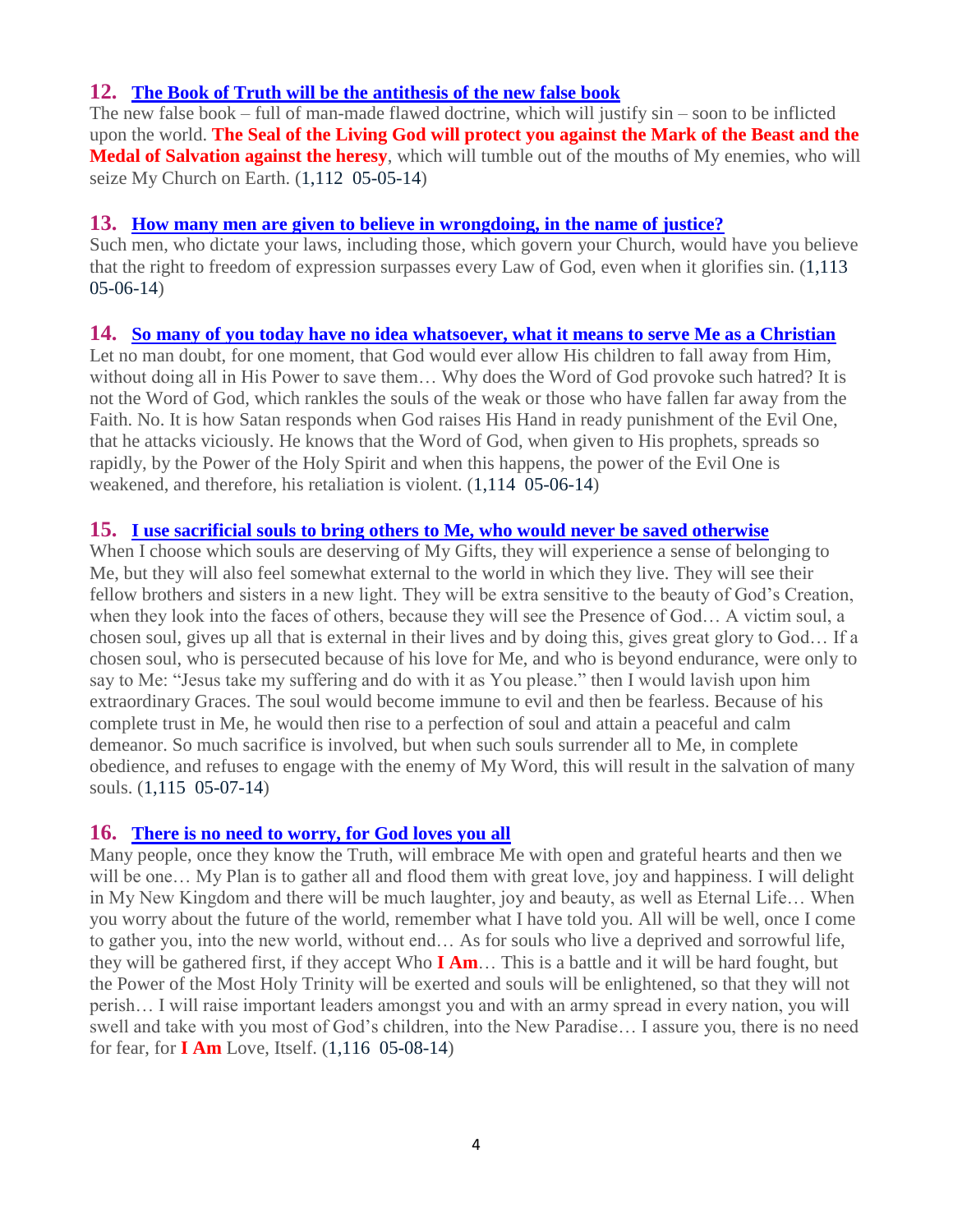## **17. [God the Father: My Divine Will must never be opposed](http://www.thewarningsecondcoming.com/mother-of-salvation-this-final-medal-brought-to-you-by-me-through-the-mercy-of-god-will-draw-billions-of-souls-towards-eternal-life/)**

My Will, will be done, with or without the will of humanity. As long as man has the gift of free will, it means that only those who choose to come to Me, through My Son, Jesus Christ, can become part of Me – whole again... My Divine Will controls all that I allow, all that I permit, because I will always accept the free will which I gave man, for I do not take back what I give… My Divine Will must never be opposed, because man can never surmount My Will. When he does, he will find it impossible to oppose Me, without suffering the consequences. Only I decide the outcome of life and death, for this is only for Me to decide. When I make a decision to carry out My Plans to protect My children, no man has the power to override that. Should man try to interfere with My Gifts to the world, which include life in all its forms, then he will, not only fail, but he will suffer as a result… Let no man try to stop Me from giving Eternal Life to souls or his own life will cease. When you try to oppose Me, you will never succeed… Children – **I Am** your Father. **I Am** your Creator. Only I know what the future holds for you, but you will be comforted to know that all **My Plans** are completed. Only when your will is combined with Mine, can My Kingdom be fully realized and finally completed. (1,117 05-09-14)

## **18. [I will raise up, within My Church, a man who will stand up and proclaim the Truth](http://www.thewarningsecondcoming.com/god-the-father-free-will-given-to-humanity-has-meant-that-many-of-my-children-were-drawn-away-from-me/)**

He will do this at a time when no other Cardinal, Bishop, priest or any sacred servant of Mine will have the courage to do so... The man I will raise is a brave soul and many will be relieved when he speaks up… When he is raised, I have other plans to bring all those faiths together, who do not accept Me, Jesus Christ, as being the Son of God… So powerful will this generation of Mine be, in spreading the Truth, that many of those who were misguided and who were led down a path of great error will turn and come running back to Me. They will spread so quickly that for every heresy committed against Me, millions of souls will be converted. (1.118 05-10-14)

## **19. I [do not seek out the wicked to destroy them easily. My only desire is to save them all](http://www.thewarningsecondcoming.com/mother-of-salvation-these-apparitions-will-begin-this-spring-as-my-son-has-instructed-2/)**

Satan will tempt the soul through the sin of pride, always, as his first tactic. The soul will be led into believing that he must take umbrage because his own needs dictate that, because he knows best and that he is doing a good thing… he will tempt the soul through the sin of pride, always, as his first tactic. The soul will be led into believing that he must take umbrage because his own needs dictate that, because he knows best and that he is doing a good thing… I ask that you recite this Crusade Prayer (149) to seek God's Love at this time. (1,119 05-11-14)

## **20. [The sky will be darkened for three days, immediately before I return](http://www.thewarningsecondcoming.com/my-mothers-role-as-co-redemptrix-will-be-well-and-truly-understood-at-last/)**

It is My greatest joy to witness My beloved followers, who have responded to My Call to recite the Crusade Prayers, which through the Power of the Holy Spirit will salvage billions of souls. I will use the Crusade Prayers to renew and cleanse the souls of humanity, at the same time, as I renew the face of the Earth… I will arrive suddenly to the sound of trumpets and the sweet sound of the Choir of Angels. The sky will be darkened for three days, immediately before I return. Then it will be alight in a multitude of colors, never seen by man before. I will be visible to every man, woman and child, of every age, and there will be great shock, but also great excitement… On that Day, you must call out to Me and ask Me to forgive you. Then you too will be gathered into My New Kingdom… On that Day, you, God's children, will join with Me as one in Holy Union with My Father for the beginning of the new world and the Glorious Era promised to you since the beginning. (1,120 05-13-14)

## **21. [My Love, My Mercy, My Compassion will be your saving Grace](http://www.thewarningsecondcoming.com/my-love-my-mercy-my-compassion-will-be-your-saving-grace/)**

The Graces which I present to the world will turn non-believers into devout followers of Mine. They will be converted instantly and will fall on the ground before Me in loving servitude. Those who betrayed Me, throughout their lives and who pushed Me away, will come forward and beg Me to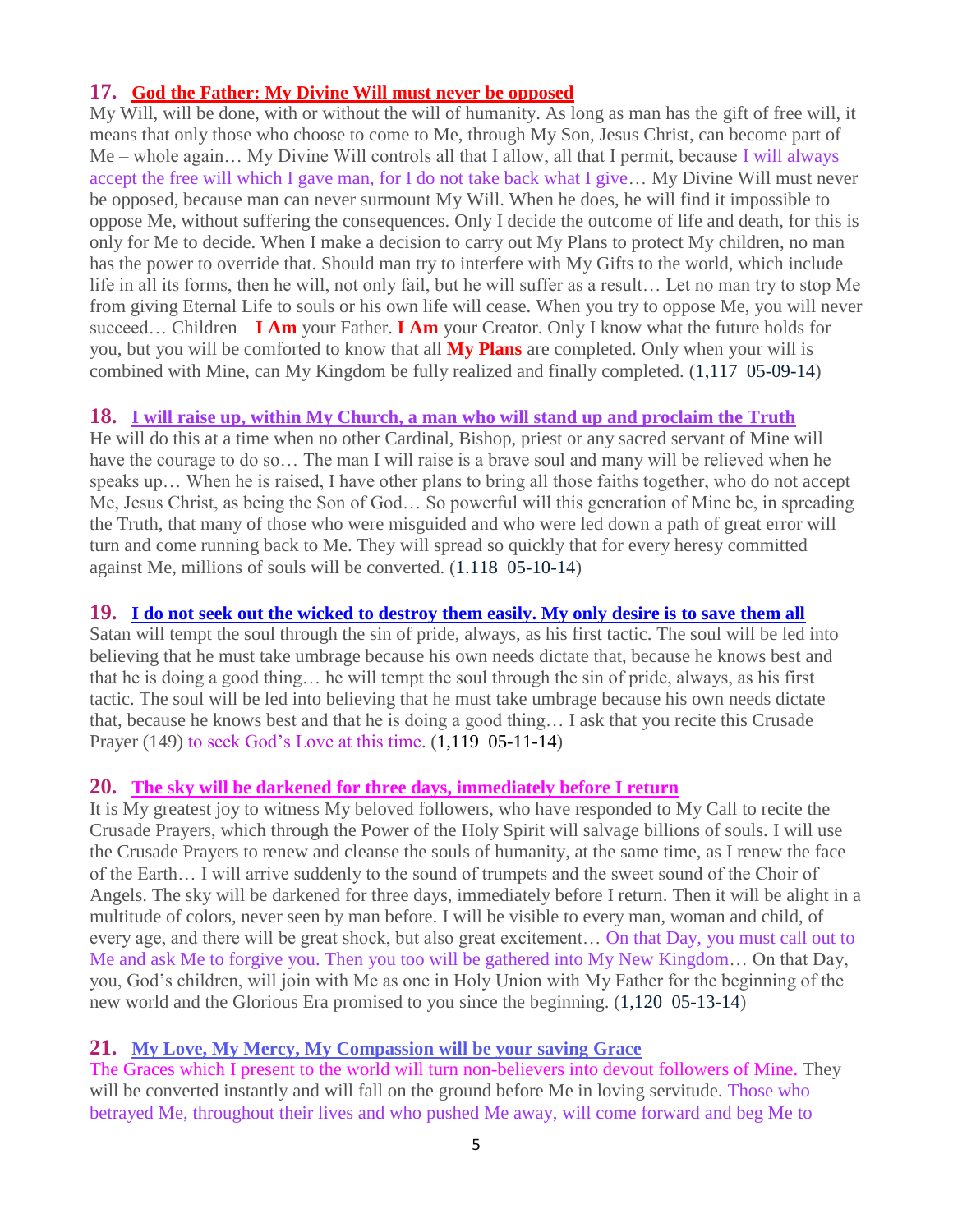accept them as Mine. Those who plot against My Word will, however, be the most difficult to save… Some people have turned on Me because they believe that their calling to serve Me has resulted in their being bestowed with enlightenment. They think that they have the authority, granted to them through the Power of the Holy Spirit, to adapt My Teachings, so that they do not offend modern society. Their pride will be their downfall and their fall from Grace will be witnessed by many, who will feel cheated because they were led into error. Others amongst them know exactly what they are doing, for it is not I that they serve – it is the Evil One. They deliberately walk amongst you in order to destroy the True Word of God. They will not repent, nor will they accept My Hand, for they believe the lies of the Beast, who has promised My enemies, for centuries, his paradise to come. And they have chosen to believe in this elaborate deceit because of their greed and ambition. By the time they realize the Truth, they will be thrown into the abyss… I warn all of God's children that by following evil ways, by rejecting the Word of God and by committing mortal sin, that this will result in punishment… By coming to Me – no matter what your beliefs are, at the very end – I will gather you as Mine. Never forget this Promise**.** (1,121 05-14-14)

## **22. I Am [Present in the person who loves all, irrespective of their race, creed, sexuality or color](http://www.thewarningsecondcoming.com/the-plan-to-remove-every-trace-of-me-has-commenced/)**

**I Am** in all who live their lives as I have taught them. **I Am** also Present in those who do not know Me, but who emulate My Traits… When I walked the Earth, I never boasted of My Knowledge – I simply imparted the Truth. I never cast aspersions, persecuted or admonished those who would not follow Me. I never spoke ill of anyone. I accepted all of God's children and every fault they displayed towards Me. (1,122 05-16-14)

#### **23. [Mother of Salvation: You must never curse another when you ask for God's Blessings](http://www.thewarningsecondcoming.com/god-the-father-i-have-waited-patiently-a-very-long-time-to-gather-my-children-again-into-my-holy-will/)**

When my Son grants special favors, upon God's children, this means then that there is a responsibility expected on the part of the recipient… When my Son presents heavenly Graces upon a soul, much is expected of that person. Each soul must then live their lives according to what they have been taught by my Son… How can you love me, adore my Son and pledge your allegiance to the Truth when you hate others? ... Once pride grips a soul, it immediately loses its light. The darker it becomes the further away it removes itself from the Light of God… When you ask me to intervene, on your behalf, with my Son, you must always come to me with the fullness of love in your heart. (1,123 05-17-14)

#### **24. [They will use My Home to honor pagan gods as a mark of respect, which the world will be](http://www.thewarningsecondcoming.com/today-fewer-people-than-ever-believe-in-the-word-of-god/)  [told is only fair](http://www.thewarningsecondcoming.com/today-fewer-people-than-ever-believe-in-the-word-of-god/)**

My dearly beloved daughter, all of the prophecies given to you will now begin to spill out – one drop at a time, until all will pour rapidly like water rushing from a tap… As the new era of radical reforms in My Church commences, many non-Christian groups will be embraced… Those who do not accept Me, because they do not believe in Who **I Am**, will be welcomed into My Home… Christians will be told that God would expect them to welcome non-believers into the Church. That some practices, which honor Me, will have to be adapted so as not to cause offense to these visitors… While I sit quietly in the corner, they will run amok in My House; take away treasures and all symbols, which are associated with Me, My beloved Mother and the Stations of the Cross. My Home will be stripped bare of all that I hold dear… Soon I will no longer have the key to My Home, for they will take that away too. I will make My Home then only in the hearts of My loyal sacred servants, My beloved followers and those whose hearts will be open to Me. (1,124 05-18-14)

## **25. [Satan is the greatest scourge of the human race and his contamination is lethal](http://www.thewarningsecondcoming.com/satan-is-the-greatest-scourge-of-the-human-race-and-his-contamination-is-lethal/)**

So careful to hide himself, he is a master of deceit because he will always present good as evil and evil as good… The man who does not believe in evil does not believe in sin. He who declares that evil is in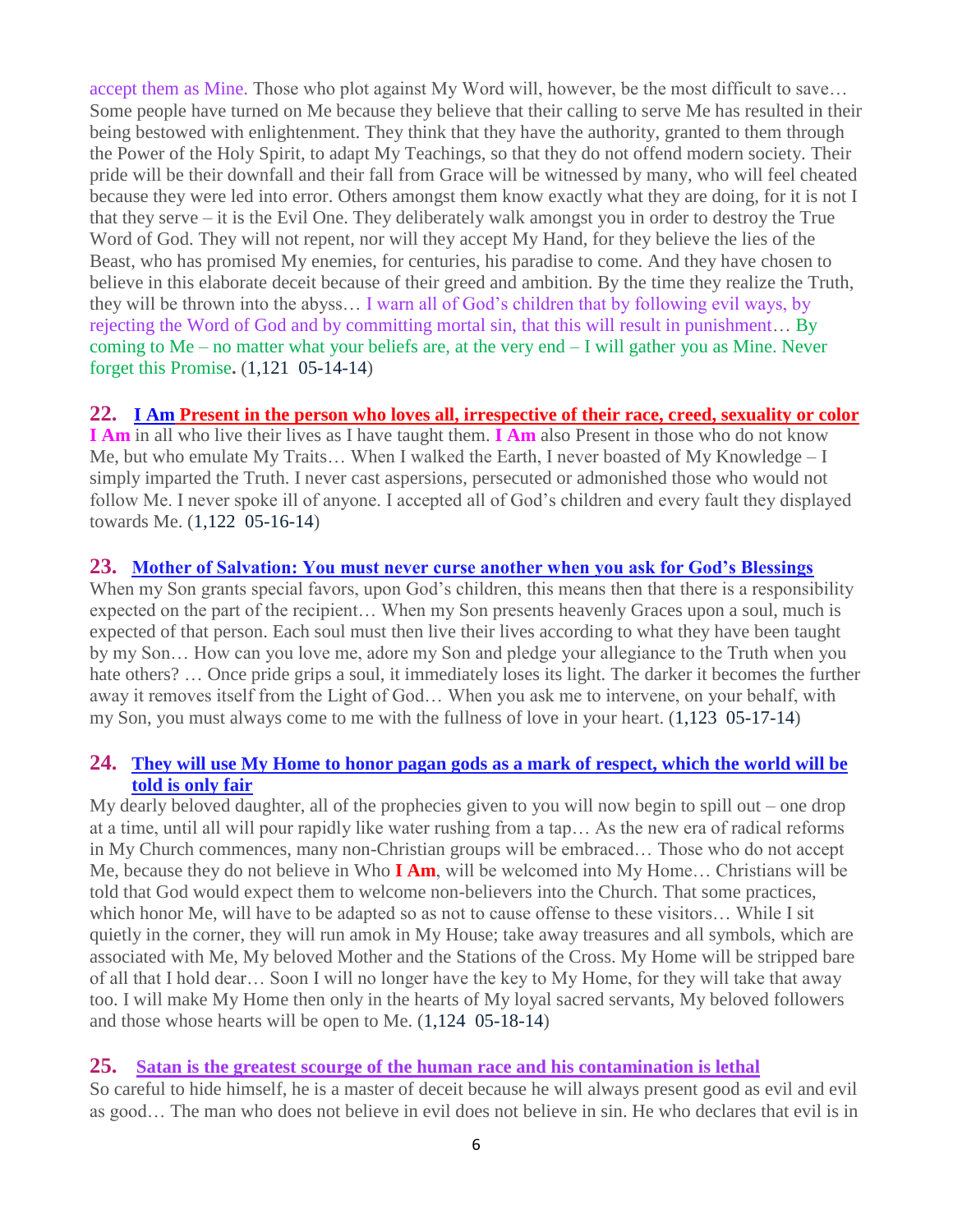the mind of the beholder is capable of accepting evil in every guise and will, eventually, become immune to it… When the existence of evil is rejected, then the existence of Satan is denied… When My Church denies the existence of the Beast or the eternal abyss into which he and all the fallen angels have been thrown, then you will know that the Truth is not being revealed to God's children. (1,125) 05-20-14)

## **26. [Groups who will promote heresy against the Holy Bible will seek out those who will remain](http://www.thewarningsecondcoming.com/groups-who-will-promote-heresy-against-the-holy-bible-will-seek-out-those-who-will-remain-steadfast-in-the-faith/)  [steadfast in the Faith](http://www.thewarningsecondcoming.com/groups-who-will-promote-heresy-against-the-holy-bible-will-seek-out-those-who-will-remain-steadfast-in-the-faith/)**

Sin is spreading so quickly, as a direct result of the sin of pride, that the infestation, especially amongst those who claim to be Christians, has claimed many souls who were once close to My Sacred Heart… The most serious sign will be in the form of the persecution of Christians… Christians will not only be targeted by My enemies, but they will also turn on each other… The Evil One fights Me, at this time, in a terrible rage, because he knows My Time is almost upon you… Remember, My beloved followers, you must not give in to persecution, because of your love for Me… Be patient and calm when you witness persecution against Christians, for only My Divinity is Eternal… Pray for your persecutors and your tormentors, for when you do, you dilute the power of the Evil One. (1,126 05-21-14)

## **27. [Mother of Salvation: As Christians, you must prepare to fight for](http://www.thewarningsecondcoming.com/mother-of-salvation-as-christians-you-must-prepare-to-fight-for-your-faith/) your Faith**

Every sin that is committed hurts my Son and every mortal sin is felt as a vicious blow inflicted upon His Body. For every act of heresy committed, it is as if another thorn is plunged into the Crown of Pain, which He already endures… When you accept the pain of abuse and ridicule, which you can always expect when you walk in union with my Son, many Graces are given to you… My Son can only truly immerse Himself in the souls, which are open to Him and who are without pride, malice or self-love. But as soon as He resides fully in such souls, the Light of His Presence will be felt by many with whom they come into contact... When the Evil One fails to tempt these souls, his fight against them will become even fiercer and he will infest others in order to attack them; abuse them and slander them… It is important that all Christians remain alert to the plans which have been drawn up by Satan, to devour the souls of those who love and serve my Son… You must seek the Sacrament of Reconciliation as never before, because without it, you will find it impossible to withstand the infestation that is being wielded in the world at this time against Christianity… Remind yourselves, dear children, of everything that my Son taught you, because His Word is to be challenged until it will become unrecognizable**.** Come and ask me, your beloved Mother, the Mother of Salvation, to pray for each one of you, so that you can remain loyal to the Truth, by reciting this Crusade Prayer (151) to defend your Faith. (1,127 05-22-14)

## **28. [You do not have to understand the Ways of God –](http://www.thewarningsecondcoming.com/you-do-not-have-to-understand-the-ways-of-god-you-must-simply-accept-them/) you must simply accept them**

I ask that you come to Me and spend more time in quiet contemplation with Me. When you do this, I will reveal Myself to you more clearly and you will know in your hearts what it really means to serve Me truly. (1,128 05-23-14)

## **29. [Once paganism grips My Church, this will mark the final chapter](http://www.thewarningsecondcoming.com/once-paganism-grips-my-church-this-will-mark-the-final-chapter/)**

The main reason so many people today, and especially the young, do not want to know Me is because of their unmitigated self-interest… When Lucifer disobeyed My Father, it was pride, which led to his downfall. Pride and a love of self, where all else comes second, will lead to the final downfall of the human race… When the First Commandment is broken by My Church on Earth – the final bastion of My Father over His children – the world will witness the worst chastisement since the flood. (1,129 05-24-14)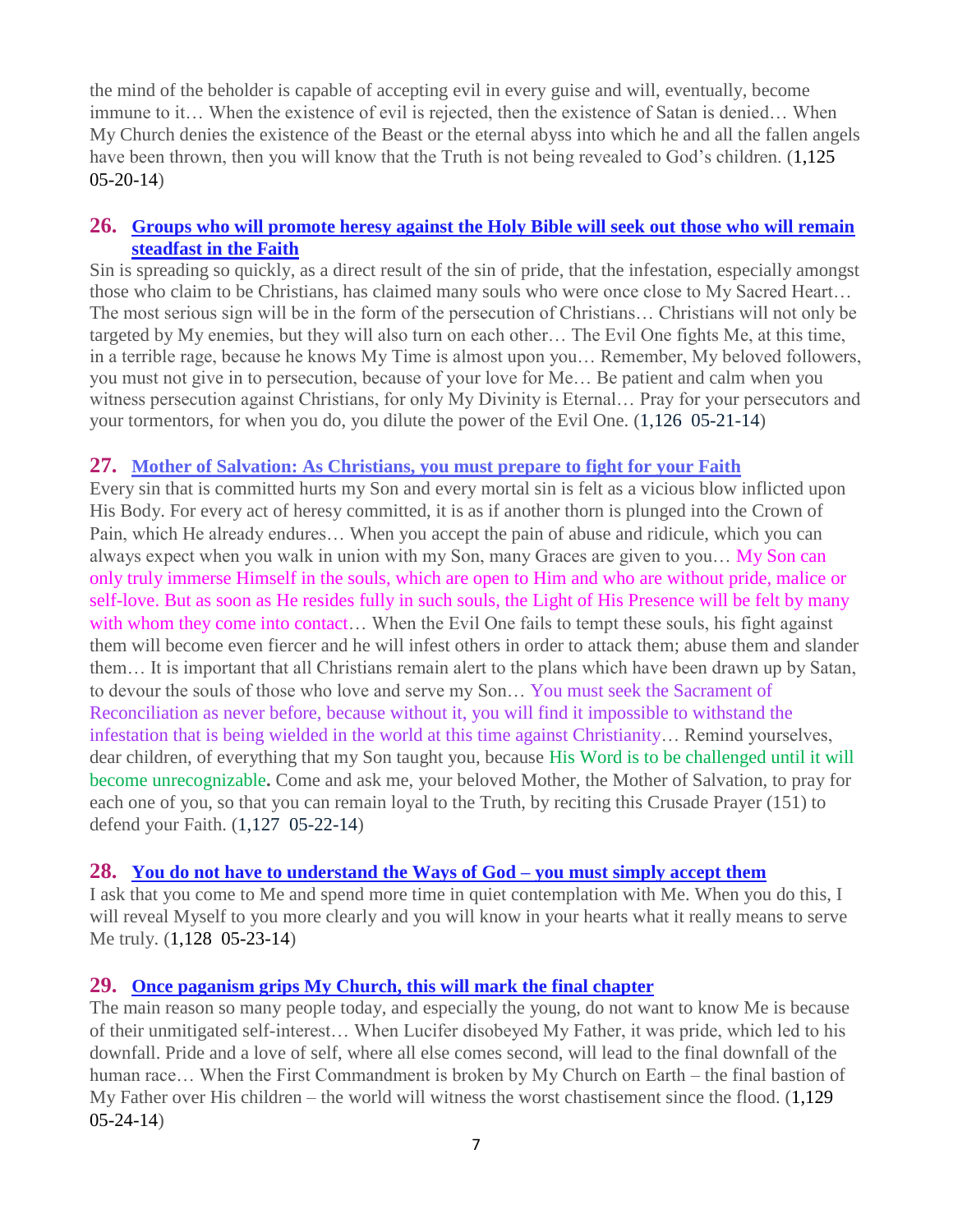#### **30. God the Father: The Credo [Prayer, which acknowledges Who I Am, will be changed](http://www.thewarningsecondcoming.com/god-the-father-the-credo-prayer-which-acknowledges-who-i-am-will-be-changed/)**

Far better if you remain silent than to utter one word of blasphemy, which will be introduced into all Churches everywhere, which honor Me, your Father and who accept My Son, Jesus Christ, your Savior. Words, which venerate My Name and that of My Son, will be twisted and expressions, which refer to My Son, will include such terms as "Jesus of the Light." This new prayer will place the emphasis on the superiority of man, his responsibility to ensure the welfare of his brother and to welcome, as one, all religions to honor God… This will be the time when the world will come together into one world, as a pagan religion… In time, a special symbol, which will represent the new manmade god, will be created, so that it will seem to those who are asked to wear it that they will be doing a good thing in showing solidarity to one another. All these things, they will be told, are for the good of all, where your first duty is to seeking the perfection of man. This, they will tell you, is important before you can face God… The focus will be on all things to do with My Creation – the Earth; the nations; the people and political rulers… Paganism will bring with it an appalling darkness of the soul. Then, for everything that is leveled against Me, I will replicate their abominations – upon the Earth they walk on; the water they drink; the mountains they climb; the seas they cross and the rain, which feeds their crops. (1,130 05-26-14)

## **31. [You will be just as guilty as those who were responsible for handing Me over to My](http://www.thewarningsecondcoming.com/you-will-be-just-as-guilty-as-those-who-were-responsible-for-handing-me-over-to-my-executioners/)  [executioners](http://www.thewarningsecondcoming.com/you-will-be-just-as-guilty-as-those-who-were-responsible-for-handing-me-over-to-my-executioners/)**

To My enemies, know this. I know you. I can see your souls. I can see what evil resides within your hearts. I can also see the goodness, which lies side by side within you. Hear Me, as I reveal to you the Truth of what is to come. If you love Me, you will be encouraged not to. If you believe in My Teachings, you will be asked to believe in a new false substitute. If you believe that **I Am** communicating to you, through these Messages, you will be convinced by the Evil One that these Words do not come from Me. (1,131 05-28-14)

#### **32. [When a man betrays Me, he sins against Me](http://www.thewarningsecondcoming.com/when-a-man-betrays-me-he-sins-against-me/)**

When he betrays God's prophets, he betrays the Triune God, and for that he will suffer greatly. When Intervention by the Triune God is rejected by souls, who oppose the greatest Power from Heaven, they will have to endure turmoil within their conscience. This turmoil will never leave them, unless they reconcile their souls to Me, their Jesus**.** To reject Me, when the soul knows that it is I, Jesus Christ, Who speaks, is regrettable. But to defy the Triune God, by interfering with God's Intervention, in His task to save souls, this will result in a swift punishment by My Father. (1,132 05-29-14)

#### **33. [My Love never wilts; never falters; never dies. No matter what you have done](http://www.thewarningsecondcoming.com/my-love-never-wilts-never-falters-never-dies-no-matter-what-you-have-done/)**

Every man, woman and child over the age of seven years will struggle to differentiate between right and wrong… Every soul, irrespective of their creed, race, color or circumstances, will wander about in confusion as to what is right in the Eyes of God and what is declared to be wrong… But be aware, it is your soul, which is the ultimate prize and the Evil One will never relent in his quest to win you over… My Love is so powerful that even when you betray Me I will, within your conscience, ensure that you are aware of your error. This is why you will feel a sense of loss for when what you have done in the name of justice, which you know in your heart is wrong – you will feel nothing but sorrow. It is then that you must call out to Me, your Jesus, with this **Prayer (152**) to help you in your hour of helplessness. (See the Crusade Prayers booklet) (1,133 05-31-14)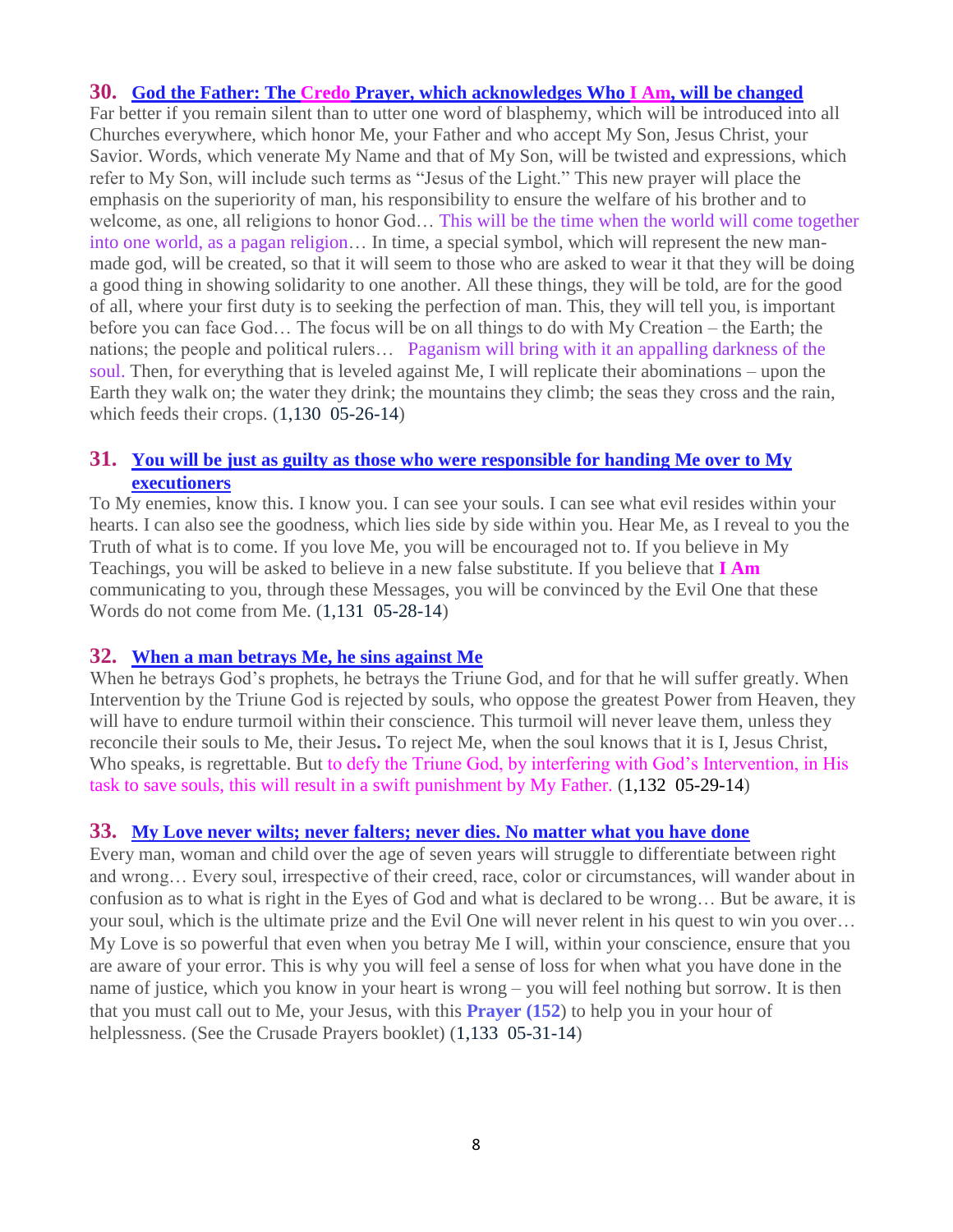## **34. [Mother of Salvation: This Gift of Protection for children has been commanded by my](http://www.thewarningsecondcoming.com/mother-of-salvation-this-gift-of-protection-for-children-has-been-commanded-by-my-beloved-father/)  [beloved Father](http://www.thewarningsecondcoming.com/mother-of-salvation-this-gift-of-protection-for-children-has-been-commanded-by-my-beloved-father/)**

I wish to call upon parents of children and young people, all over the world, to consecrate them to my Immaculate Heart. My Precious Son, Jesus Christ, desires that I do this, as He will cover them with His Precious Blood and so keep them safe. He wants you, dear children, to do this because He will grant great Graces upon them. This Gift of Protection for children has been commanded by my beloved Father. Through His Son, Jesus Christ, He promises great Graces and those children who are presented to me will be protected from the influence of the spirit of evil… It will be through me, the Mother of Salvation, that souls consecrated to me, will be saved through the Mercy of my Son… You must recite this Prayer (153) The Gift of Protection for children once a week, before an image of me, your beloved Mother, and bless yourself with Holy Water before you recite it. (See the Crusade Prayers booklet) (1,134 05-31-14)

## **35. [I promised My Father that I would pursue every soul for whom I sacrificed My Life. And I](http://www.thewarningsecondcoming.com/i-promised-my-father-that-i-would-pursue-every-soul-for-whom-i-sacrificed-my-life-and-i-will/)  [will](http://www.thewarningsecondcoming.com/i-promised-my-father-that-i-would-pursue-every-soul-for-whom-i-sacrificed-my-life-and-i-will/)**

It is My Intention to bring about conversion to every nation in the world and to do this quickly… The Spirit of Truth will be My Gift to the world and mankind, who do not acknowledge Me. Only then, can man be open to the Divine Intervention, which is by the Command of My beloved Father, so that He can embrace every child of His… The Flame of the Holy Spirit will, like a sword, cut through their hearts and out will pour upon them an innate understanding as to how cherished each soul is in the Eyes of God. (1,135 06-03-14)

#### **36. [Mother of Salvation: The Feast Day of the Mother of Salvation, will be the last day](http://www.thewarningsecondcoming.com/mother-of-salvation-the-feast-day-of-the-mother-of-salvation-will-be-the-last-day-accorded-to-me-the-mother-of-god/)  [accorded to me, the Mother of God](http://www.thewarningsecondcoming.com/mother-of-salvation-the-feast-day-of-the-mother-of-salvation-will-be-the-last-day-accorded-to-me-the-mother-of-god/)**

Salvation can only be bequeathed by my Son, Jesus Christ, to souls who accept His Divine Mercy. The Medal of Salvation, however, is an exceptional Gift from Heaven given to the world because of the great Love my Son has for all God's children. Through the powers given to me, by the command of my Eternal Father, this Medal will be responsible for the salvation of billions of souls. This is made possible because once a soul accepts this Medal with an open heart it will result in conversion.

**My role as Co-Redemptrix, in assisting my Son in His great plan to unite everyone and to bring them Eternal Life, has been established. As the Mother of Salvation, all powers assigned to me to crush the serpent's head** has meant that his power will diminish quickly**.** This is why he, the Evil One, despises this Medal and he will use every soul he infests, to scream obscenities and fight it. You must ignore the spirit of evil at all times and pray to me, your beloved Mother, on this special day, in the years ahead, for special Graces. **I declare this day,** June 04, 2014, as the Feast Day of the Mother of Salvation**. On this day, when you recite the** Feast Day of Mother of Salvation Prayer (154), I will intercede on behalf of all souls for the Gift of Salvation, especially for those who are in great spiritual darkness of the soul. (See the Crusade Prayers booklet) (1,136 06-04-14)

#### **37. [Mother of Salvation: The figure one will be used as a symbol in the new book](http://www.thewarningsecondcoming.com/mother-of-salvation-the-figure-one-will-be-used-as-a-symbol-in-the-new-book/)**

People will wear badges, in order to publicly declare their allegiance to this one-world alliance. All will be ready, so that when the Antichrist rises, the book will be seen to play a part in his dictatorship. The book will endorse every false doctrine; every falsity in the Eyes of God; untruths and a dangerous philosophy, which will lead all those who accept its contents into grave error. People's ability to discern right from wrong will be weakened because of it. Their morality will be called into question and paganism, disguised as a religion that welcomes all, will be cunningly woven into every paragraph… Many people will want to buy this book, because it will be declared to be such an astonishing breakthrough in the world of politics. It will become a book, which promotes a form of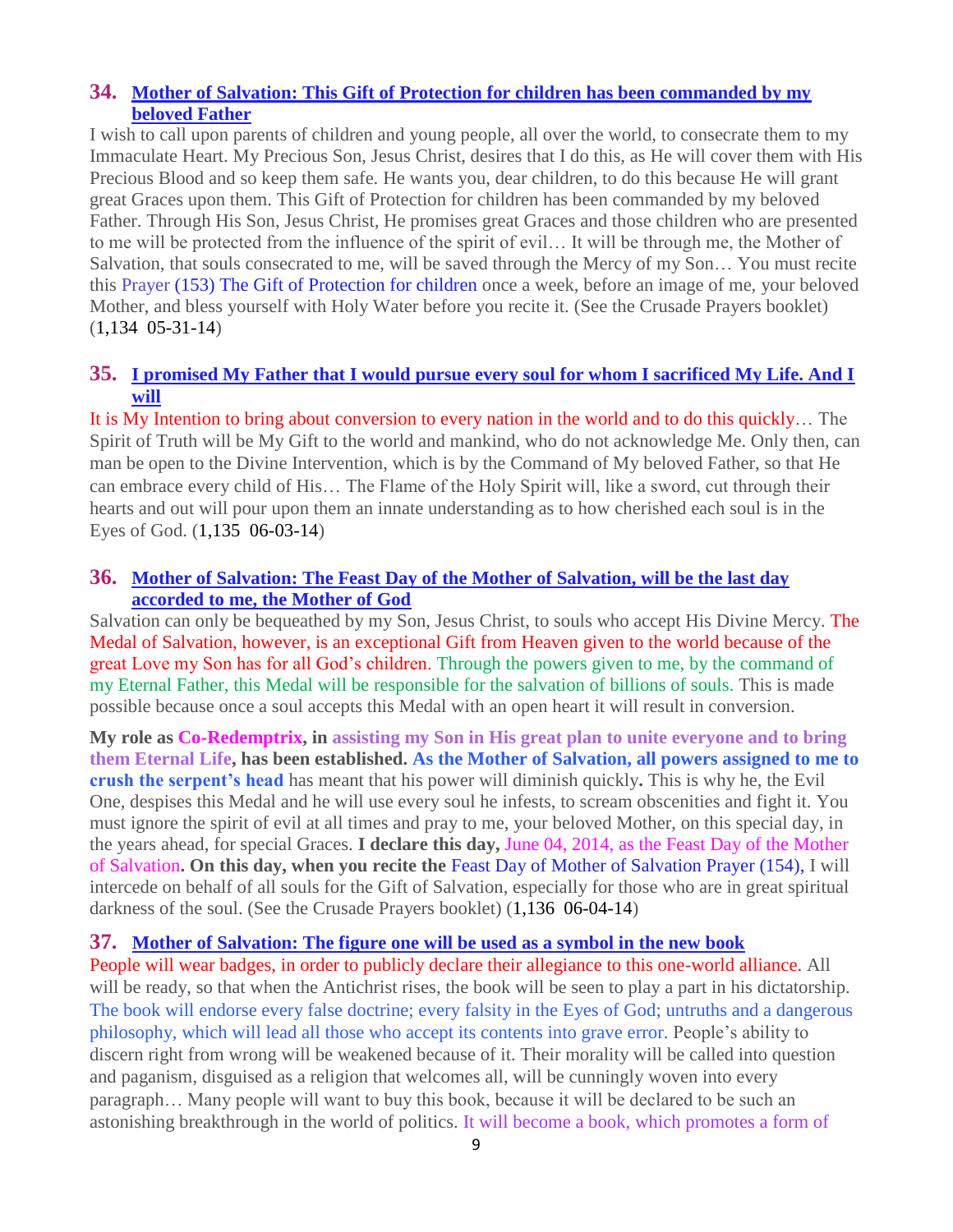Communism, but it will be seen as something with a unique spirituality, which will touch the hearts of many. It will be everything that is the opposite to the True Word of God. It will be a book, which sets out to evangelize the world into believing in the importance of humanism. It will glorify mankind; man's intelligence; man's progress; man's great scientific strength and the importance of controlling all countries in the same way… All is being planned to ensure that the Antichrist will be welcomed amid great celebrations… In time, he will be welcomed into my Son's Church with the book of heresy. And when he sits on the throne in the new temple, all will treat him as the Christ. Shortly afterwards, he will fool the world into believing that he is my Son, Jesus Christ. (1,137 06-06-14)

## **38. [The faith of the clergy will be trampled upon by the greatest enemy of God ever to walk the](http://www.thewarningsecondcoming.com/the-faith-of-the-clergy-will-be-trampled-upon-by-the-greatest-enemy-of-the-god-ever-to-walk-the-earth-the-antichrist/)  Earth – [the Antichrist](http://www.thewarningsecondcoming.com/the-faith-of-the-clergy-will-be-trampled-upon-by-the-greatest-enemy-of-the-god-ever-to-walk-the-earth-the-antichrist/)**

The priests in My Church will soon face challenges, which will mean that many will find it very difficult to uphold My Word. Everything that is not of Me will be presented to them by the traitors among them… They must, as guardians of My Word, be prepared to remain loyal to Me. But they will be persuaded to pursue a new interpretation of My Word and this will lead to grave error. Should they lead innocent souls and those who are devoted to Me into error and into committing blasphemy, they will be guilty of embracing the doctrines of Hell. For that, they will know what it is like to feel the Wrath of My Father… The priests who are Mine will need to renew their vows of love, charity and chastity, if they are to remain in a State of Grace, in order to serve Me as they have committed to do in My Name**…** Others will embrace the new doctrine and they will become part of the soon-to-bedeclared new one world priesthood – where they will no longer serve the Triune God. They will then lead many souls into apostasy. Only a few will remain faithful to Me and they will comfort those Christians who will never deviate from the Truth… The faithful will comfort each other and by My Grace they will be given the Gifts from God, needed to protect themselves against persecution, including the Seal of the Living God, which will enable them to overcome the opposition they will face when Christianity will be brutalized… The enemies of God will also embrace the new evangelical movement, which will be announced in stages and not with great fanfare, for that would only create too many questions. New legislations will be introduced which will be seen to improve the lives of the world's poor. Then the unification of countries will be created through their banks, businesses, alliances as comrades in the event of future wars, politics and finally, religion**.** The steps have already begun and the plan has been coordinated for over seven years and in great detail… Lies, presented as the Truth, come from Satan, who is doomed for eternity**…** Only the Truth will save you. **I Am** the Truth**.** (1,138 06-07-14)

**39. [Mother of Salvation: I ask those who follow these Messages to pray for this Mission](http://www.thewarningsecondcoming.com/mother-of-salvation-i-ask-those-who-follow-these-messages-to-pray-for-this-mission/)**

I ask you, dear children, to pray for all those who devote their lives to God's Call and for this Mission. This Prayer is to be said for all of God's prophets, visionaries and holy servants, so that they continue to serve Him as He fulfills the Final Covenant. Crusade Prayer (155) For Protection of the Mission of Salvation**.** (See the Crusade Prayers booklet) (1,139 06-08-14)

**40. [Love is the only way to defeat hatred. Hatred cannot defeat Love if it comes from God](http://www.thewarningsecondcoming.com/love-is-the-only-way-to-defeat-hatred-hatred-cannot-defeat-love-if-it-comes-from-god/)** These Messages are for the world – not just the elect, who greet Me with every honor and whose souls are filled with love for Me. I love everyone, but I rely on the faithful to spread the Word of God, so as to enkindle within those hardened closed hearts the fire of My Love… My Divinity is beyond reproach and that the Power of the Holy Spirit is invincible when it is Present in any Work that is Mine. My Works are powerful and will grow and spread like a strong gust of wind with a velocity that is beyond your understanding… My Love, when you accept it from Me, will spread to others… My Love, when instilled within your souls, through the Power of the Holy Spirit, will bring you to your knees before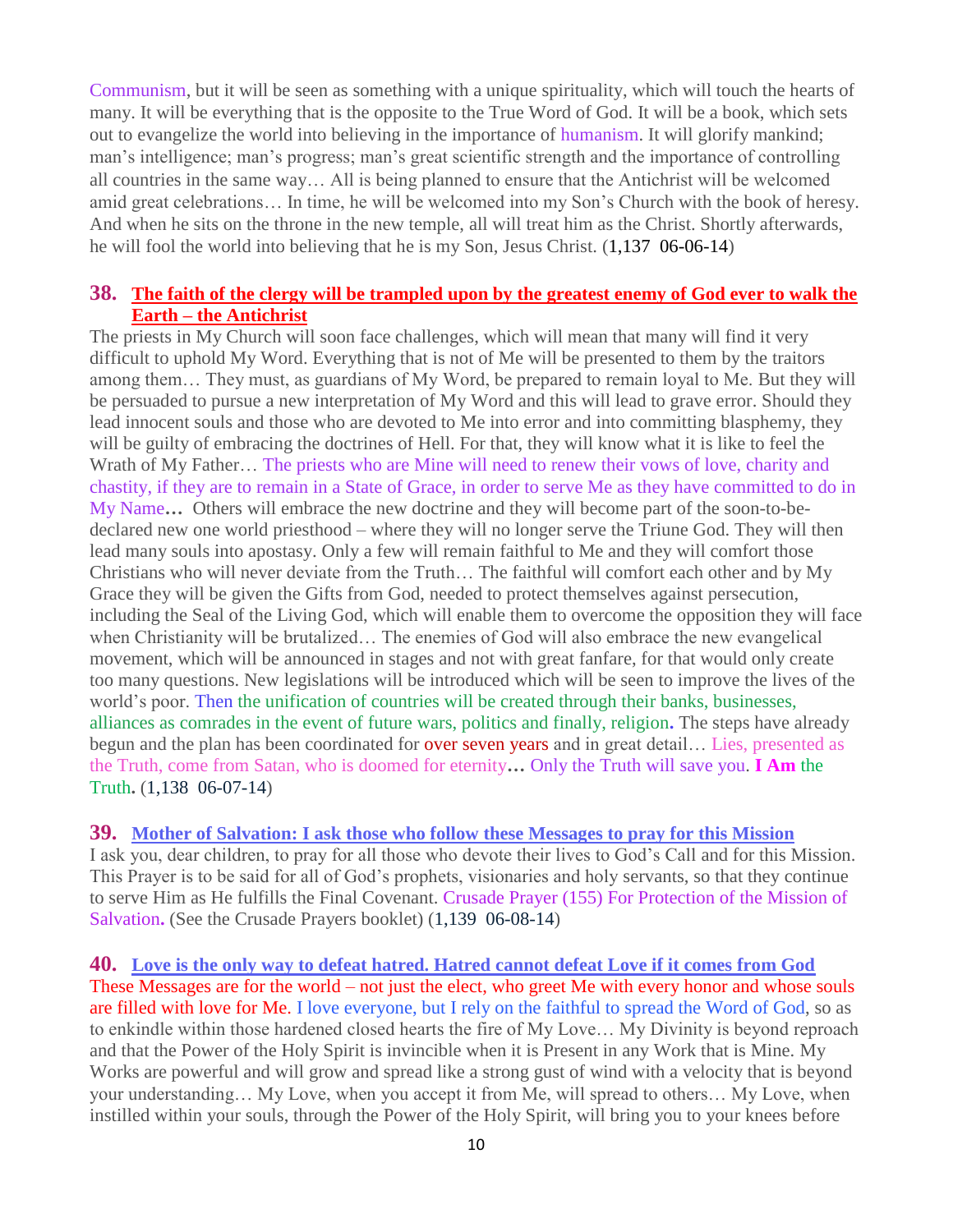Me, weeping for **joy.** Make no mistake; you will recognize the Love of God instantly when it pierces your heart by the Power of the Paraclete. Then you will understand the Power of Love for I Am Love… When you allow My Love to fill your souls, you too will have the power, within you, to defeat every kind of evil in the world. My Love destroys the power of Satan and all his demons**… Accept My Love and always love My enemies.** Do not hate My enemies, for that is exactly what the evil one wants you to do, so that he can spread hatred. Love, when spread, breeds love within others just as hatred breeds doubt, fear and anger**…** I desire to give you this Crusade Prayer to protect you from hatred: Crusade Prayer (156) Protection from hatred**.** (See the Crusade Prayers booklet) (1,140 06-09- 14)

#### **41. [Without My Light there is nothing but darkness of the soul. No peace. No love. No hope. No](http://www.thewarningsecondcoming.com/without-my-light-there-is-nothing-but-darkness-of-the-soul-no-peace-no-love-no-hope-no-life/)  [Life](http://www.thewarningsecondcoming.com/without-my-light-there-is-nothing-but-darkness-of-the-soul-no-peace-no-love-no-hope-no-life/)**

The Mass is the focal point of My Presence – My True Presence in the world. My Presence brings both Life and Light. It will bring Life to the soul and fill it with a unique Grace. It will bring with it Light – My Light - which is more powerful than the sun. A glimmer of My Light is enough to light up a room that is in darkness. As long as My Holy Eucharist is held in great glory upon the altars of My Churches, there will be life. Without it there will be darkness… Once My Presence diminishes, the gates of Hell will be opened and the Antichrist will take My Place in My Church**…** It is My Church, which will be persecuted first and those who are weak of faith will pay homage to the Beast. It will be those men who will claim to represent My Church – who will crucify Me, once more. When the imposter declares that he is Me, the hours will begin to tick and then with a deafening sound of the skies parting and the peal of thunder, My Return will be made known… Hear now My Promise. All that I told you would happen will happen. All that I promised you will be fulfilled. All that is Mine is yours. You all belong to Me. Cling to Me for dear life, for without My Protection, you will fall into error and that would break My Heart**…** Lean on Me, My beloved followers, for soon you will feel lost and will not know where to turn. (1,141 06-10-14)

#### **42. [God the Father: The Power of the Blessed Trinity is beyond the interference of man](http://www.thewarningsecondcoming.com/god-the-father-the-power-of-the-blessed-trinity-is-beyond-the-interference-of-man-2/)**

My Desire is that each one of you respond to the Call of the Most Holy Trinity at this time… Be not afraid of your Father, for I Am yours and you are Mine. All Power is in My Hands and I make great exceptions in order to unite the world… Nothing on this Earth is eternal. Everything turns back into dust. All that is eternal is not of your world. I created man in My Likeness. I blew forth life and you were given breath and it is I Who will take it away. All begins and ends with Me and no man can or will dictate how I will unite My children. That task is Mine – not yours. My Plans to salvage souls – the good, the bad and the wretched, will not be destroyed**…** I know each of you, as you were born out of My Love. Whatever your circumstances, they evolved because of Divine Providence and there is a reason for everything. Those of you who do not know Me – you are also Mine, for I created you. You did not evolve from the species. To believe that, is to deceive yourself and serves only as a means, planted by the deceiver in your hearts, to deny Me. By denying Me, your Eternal Father, you deny Eternal Salvation. And by denying the Truth of My Existence, you will separate yourself from an existence of eternal glory… The main obstacle to receiving Eternal Life is the pride of humanity**…**  Love comes from Me. When there is pride in the soul, love dies within it and is replaced with hatred. Pride comes from Satan and it is abhorrent to Me, just as it is distressing. Let Me love you by accepting My Word and the Gifts I gave the world through the biggest Sacrifice of My Son's death on the Cross. I gave you life. I gave you Myself, through the Manifestation of My Son. I lowered Myself, in humility before you, in order to defeat the sin of pride**…** The Gift of free will has a dual purpose – to give you the freedom to choose, so that you do not come to Me out of fear, but out of love and to defeat the power of the devil… The one sign that their free will has been given to the Evil One is when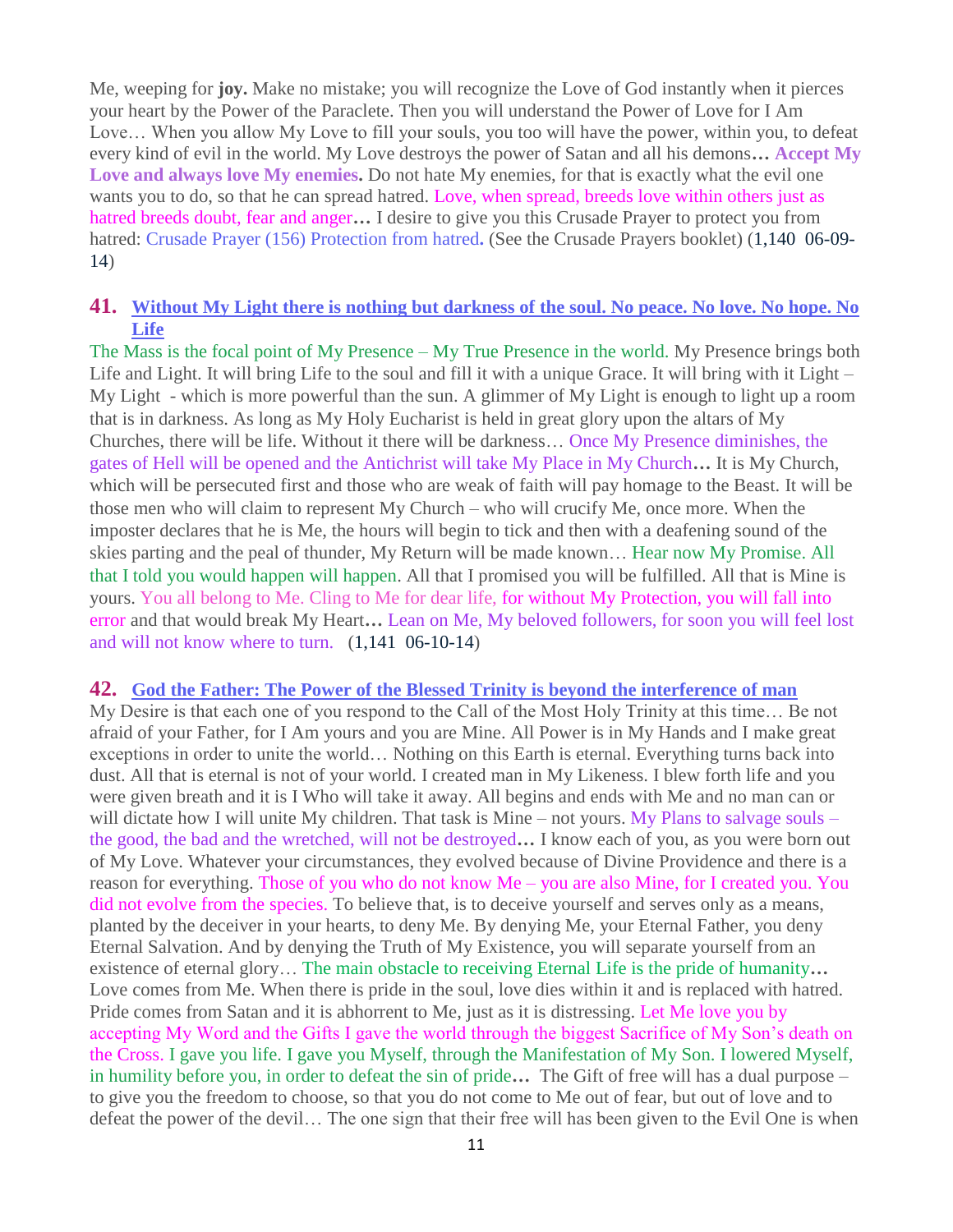these souls constantly seek to publicly mock My Son, Jesus Christ, and His Mother, the Immaculate Virgin Mary, Mother of the World. Satan despises both of them… It is those souls who give to Me, through My Son, Jesus Christ, the gift of their free will, that give the most powerful gift of all. It will be through these souls that I will defeat the Evil One and the means by which I can save the souls of those who have completely separated themselves from Me. (1,142 06-11-14)

#### **43. [That will be the Greatest Day since God created Adam and](http://www.thewarningsecondcoming.com/that-will-be-the-greatest-day-since-god-created-adam-and-eve/) Eve**

My Time is very near and because of this, it is important that every single person in the world prepares, as if they were to be taken from this life at any moment. Do not ignore My Call, for those who fail to prepare for the Great Day will be left in great anguish. On the Day of My Second Coming, which will be preceded by The Warning, where I will prove to the world Who **I Am**, you must be ready**.** I come for all of you to take you into the exquisite new and glorious Paradise. I do not desire to exclude anyone. Each of you is a cherished child of God… I will lift you all, in an instant, in the blink of an eye, into My New Kingdom. And then will commence the beginning of the end**.** Those souls who idolized the Beast and who gave themselves over in body, mind and soul to Satan, and who became his willing agents, will have nowhere to turn, nowhere to hide and they will be left without any help, for Satan will have forsaken them. For by then, Satan will be cast into the abyss and his power will cease completely at that point. To those souls, I say this. Even at that stage I will show you Mercy. You must call out to Me and say**:** *"Jesus, help me. Jesus, forgive me for all my sins,"* and I will lift you, too, into My New Paradise**…** I will save every soul who calls on Me just before the skies close; the mountains collapse and the sea floods the Earth and then the Heavens will disappear along with the old Earth. Up will rise My New Paradise, the New Heaven and Earth, just as it was created for Adam and Eve, and all will rejoice… My Mercy is so Great that even those who have sold their souls to the devil will be saved, if they so desire, by calling out to Me on the Final Day**.** (1,143 06-13-14)

#### **44. [You must never worship any other god, but the Triune God](http://www.thewarningsecondcoming.com/you-must-never-worship-any-other-god-but-the-triune-god/)**

But, know this. To know the Father, you must acknowledge God the Son, for without Me, Jesus Christ, you cannot know the Father… Then there are those who follow the Evil One and who, knowingly, give him the gift of their free will… These souls do not worship God – instead they worship Satan. I plead with you to help Me save these poor unfortunate souls, for they cannot save their own souls through their free choice any more. I desire that, through your Crusade Prayer (157), you beg for the relief of souls in captivity, so that they will come back to Me**.** (See the Crusade Prayers booklet) (1,144 06-14- 14**)**

#### **45. [I will tear down the temples of these sects and stop them in their vile acts against God's](http://www.thewarningsecondcoming.com/i-will-tear-down-the-temples-of-these-sects-and-stop-them-in-their-vile-acts-against-gods-children/)  [children](http://www.thewarningsecondcoming.com/i-will-tear-down-the-temples-of-these-sects-and-stop-them-in-their-vile-acts-against-gods-children/)**

The poor sinners who are involved have sold their souls to the Devil and to the outside they are a source of amusement, but hear Me now. They have only one master and this master has great power over them because they have given him the gift of their free will… The final battle for souls will be fought in every part of the world and it will be these groups, who will fight very hard to pull people away from Me and the final Salvation I bring to God's children. Because I love all – including those who have sacrificed their lives and their right to Eternal Salvation for the empty promises of the king of lies, My duty is to overcome all obstacles to reach them, so that I can save them… For every single soul who comes to Me searching for peace, from these groups – I will convert, ten times their number. I will defeat the Devil and I will take God's children, no matter what they have done, back from the brink of the abyss of Hell… Never fear the power of the spirit of evil, once you trust Me completely. (1,145 06-15-14**)**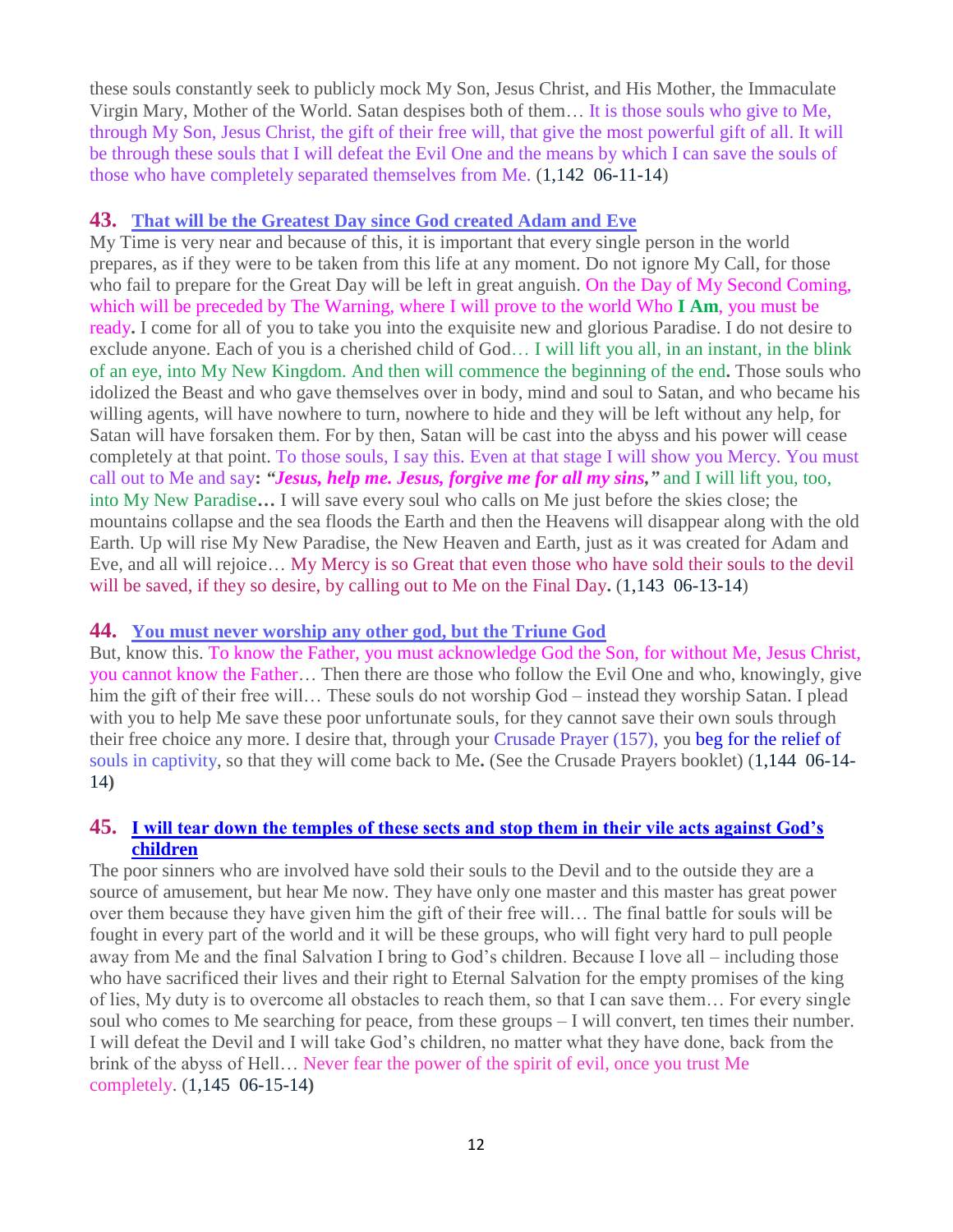## **46. I Am [Gentle, Loving and Patient](http://www.thewarningsecondcoming.com/i-am-gentle-loving-and-patient/)**

My Plan to redeem humanity and to disclose My New Kingdom is succeeding, as foretold… My Father waited and waited, until the world's population was at its greatest number. He has begun the final part of His Plan to save humanity, so that a multitude can be saved at once… This Plan must not be feared or opposed, as the final prize is one that will bring you all the greatest glory… In order to save the masses, My Father will not hesitate to punish those who stand in His Way to save billions of souls… He will destroy those who are responsible for denying Him the souls of millions. Be in no doubt that they will suffer for this and let it be known that you will know these souls by their deeds and then by their punishment. Their punishment will begin on Earth at this time, in the hope that they will see the Truth. Failing that, My Father will remove them. (1,146 06-15-14)

#### **47. [The doors have been opened to allow the heathen to desecrate My Church](http://www.thewarningsecondcoming.com/the-doors-have-been-opened-to-allow-the-heathen-to-desecrate-my-church/)**

**But you must never judge others in My Name.** By this I mean judging those who reject Me, as well as, those who accept My Intervention. Not one amongst you has the right to declare another person to be evil or guilty of wrongdoing. Those of you who judge harshly - those people you believe to be wrong, guilty of wrongdoing or heresy – do not have this right. You must remain silent and pray for those you believe to be afflicted. Only I, Jesus Christ, have the Power to Judge humanity… while you fight amongst yourselves – Christian against Christian – the pagans amongst you are invading My Church**…** Every sacrifice was made for you; the prophets of God sent to you were violated, persecuted and killed; the visionaries, seers and the saints – all revered, only after their deaths, but scourged by you when they imparted My Word and then My Own Sacrifice – when you crucified Me. Now what do you do? You allow those who worship false gods to pay homage to them upon My Altars, which are meant to honor Me. Would these pagans allow you to do the same in their temples? When you desecrate My Church and My Body, you are no longer fit to serve Me and I will cast out every sacred servant of Mine who betrays Me in this way. Your sins are blacker than those whom you serve in My Name, for you will carry with you the souls you take away from Me. (1,147 06-16-14)

## **48. [The world is starved of the Truth of My Word](http://www.thewarningsecondcoming.com/the-world-is-starved-of-the-truth-of-my-word/)**

My Remnant Army has gathered in great numbers and is scattered in every part of the world. My Own know Me and by the Power of the Holy Spirit, I have made Myself known through the Power of My Words contained in these Sacred Messages. My Word will draw those already blessed with the Holy Spirit to Me quickly… My Call is to gather you to prepare you, so that all Christians will help Me in My quest to save humanity**.** It is through My beloved disciples that I can make much happen… My Mission is to save souls and I will do this through the use of the free will of man**.** The Will of God is to give life and to bring all God's children under His Protection. By the Divine Will of God**,** all souls can be saved, but the route to Eternal Salvation lies in the free will, given to man, by God. It will be through your free will that each of you will choose your future**…** Some men will choose wisely, for they will know what I offer, the path of Truth – the Way to Eternal Life. Some people will choose unwisely and follow the wrong path… My Call, therefore, is to encourage all souls to seek the Truth**…**  I call out to all Christians now to take up your armor and march forward to help Me to gather those souls who are scattered and lost**.** Through your help, I can encourage all souls of every creed, race and color to come to Me**.** When you reach out to them, I will cover you with the great Gifts of the Holy Spirit so that you can succeed and bring Me the lost souls for whom I pine every second… Go, all of you, and teach the Truth of the Holy Gospels**.** People must be given the Truth – it is what I gave up My Life for. Without access to the Truth – My Holy Word – you cannot choose the correct path to Eternal Salvation. That is why I come now, to bring you the Truth**.** (1,148 06-17-14)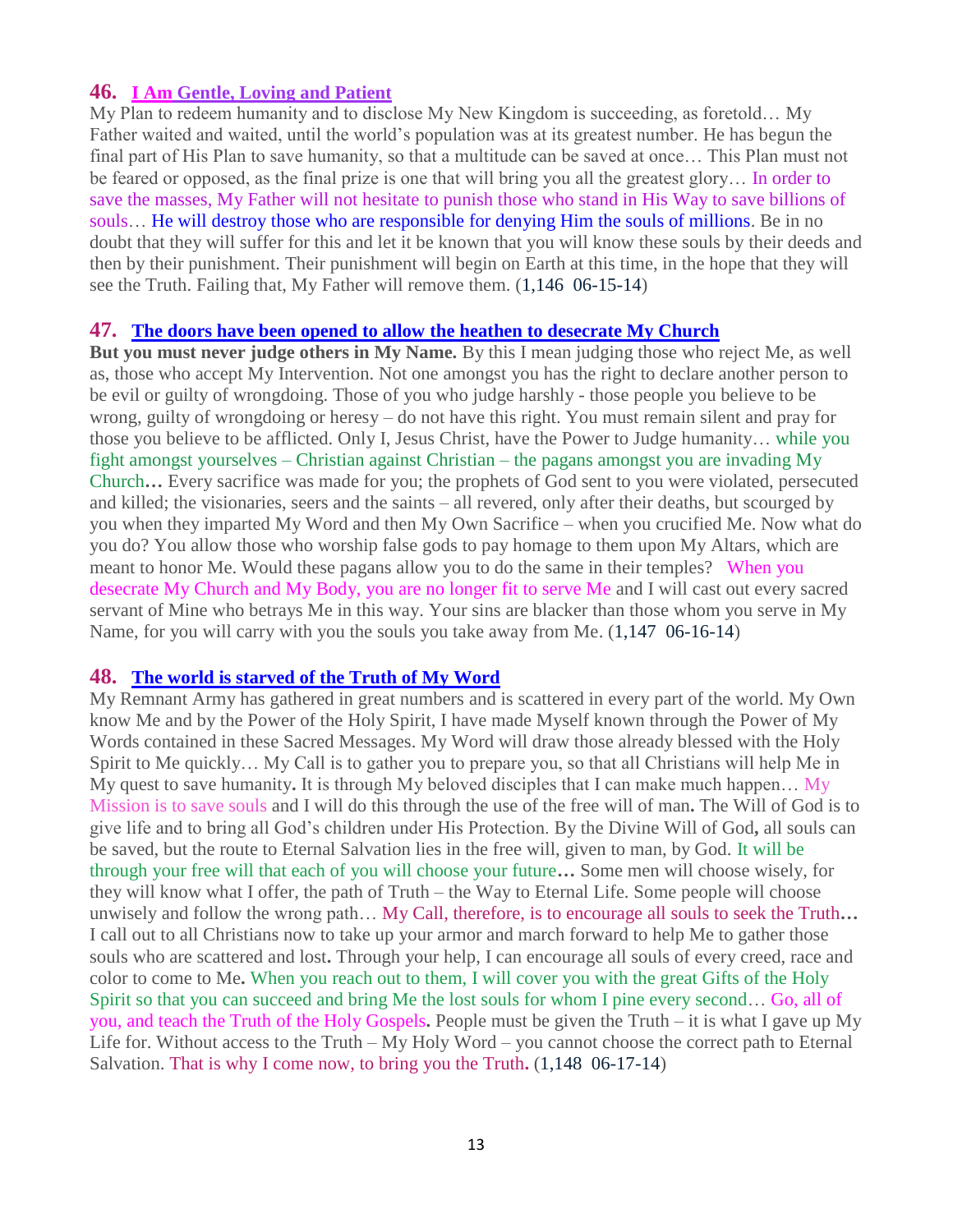## **49. [Mother of Salvation: For every step you take to come closer to my Precious Son, you will](http://www.thewarningsecondcoming.com/mother-of-salvation-for-every-step-you-take-to-come-closer-to-my-precious-son-you-will-take-two-steps-backwards/)  [take two steps backwards](http://www.thewarningsecondcoming.com/mother-of-salvation-for-every-step-you-take-to-come-closer-to-my-precious-son-you-will-take-two-steps-backwards/)**

because of the way in which the evil one will taunt you**.** He will never cease to try and pull you away from Christ, for he has made it his vile mission to pull you in the opposite direction. So when you fall along your journey you must pick yourself up again and start all over**.** (1,149 06-18-14)

#### **50. [Mother of Salvation: These Miracles will happen over a period of three years](http://www.thewarningsecondcoming.com/mother-of-salvation-these-miracles-will-happen-over-a-period-of-three-years/)**

The Miracles commanded by my Eternal Father will be made known soon in all parts of the Earth. These Miracles will defy all human reasoning, scientific knowledge and experience. The Earth, the sun and the moon will react to produce very unusual spectacles and many will know that they could only have been made possible by the Hand of God. These Miracles will happen over a period of three years and they will take place for a reason. They are to help to ignite the faith of humanity so that they will realize that everything is controlled by the Hand of God… The Miracles I speak of will include great Acts of God, which will involve tragedies which will be averted and seem to have been impossible from a scientific point of view. They will also involve great signs in the sky; the movement of the Earth and the colors associated with nature. My own involvement with these Miracles will be seen through the signs I will place at my apparition sites around the world. **(**1,150 06-19-14**)**

## **51. [Mother of Salvation: To serve my Son truly, you must love Him first. To love my Son you](http://www.thewarningsecondcoming.com/mother-of-salvation-to-serve-my-son-truly-you-must-love-him-first-to-love-my-son-you-must-know-him-first/)  [must know Him first](http://www.thewarningsecondcoming.com/mother-of-salvation-to-serve-my-son-truly-you-must-love-him-first-to-love-my-son-you-must-know-him-first/)**

My own life on Earth was lived through my Son, Jesus Christ. My soul was created in Heaven by my Father, God the Most High, and my birth was an extraordinary Gift to humanity. I was sent by God with the sole purpose of delivering into the world the much-anticipated Messiah. My Son's birth was Miraculous and from the moment He drew His first Breath my only desire was to serve His every need… To know my Son means to study His Word and to understand what He told His disciples during His Time on Earth. It is only through His Word that you can get to know Jesus Christ. If you accept His Holy Word, then you can serve Him. You cannot serve Him if you do not honor His Word or do all that He taught you.  $(1,151 \ 06-21-14)$ 

## **52. [Compare Me to a mother who has to separate from her child at birth](http://www.thewarningsecondcoming.com/compare-me-to-a-mother-who-has-to-separate-from-her-child-at-birth/)**

My dearly beloved daughter, I bring you and all of My beloved followers great Blessings today. My Heart bursts with love for you all. I realize that your journey to serve Me can be very difficult at times, but I desire to let you know that **I Am** guiding you every second**… I Am** like any parent who has to endure such anguish. For Me, the waiting is distressing. But the pain of loss, like the long-lost child who refuses to come back to the parent, is the greatest of all. The pain I feel, when **I Am** rejected by God's children, is a constant torment for Me… I need My beloved followers, the siblings of these lost children of God, to scatter around the world and bring My family together. We must unite against the spirit of darkness, which will make it almost impossible for these souls to decipher the Truth of their birth. These people must be told of their birthright; their inheritance and their Eternal Salvation. For the time is near when all Truth will be revealed. With your help, My beloved followers, they will come to Me, back into My family, where we will all unite, finally, as one. The way it was meant to be. (1,152 06-23-14)

## **53. [Do not cut off ties with those who hate you because of Me](http://www.thewarningsecondcoming.com/do-not-cut-off-ties-with-those-who-hate-you-because-of-me/)**

There is no need for people to stop all their normal day-to-day activities when they pledge allegiance to Me… While I welcome the time you give to Me and the prayers you offer up, you still have to live your lives in order to feed and clothe yourselves and your families. All I ask is that you live your lives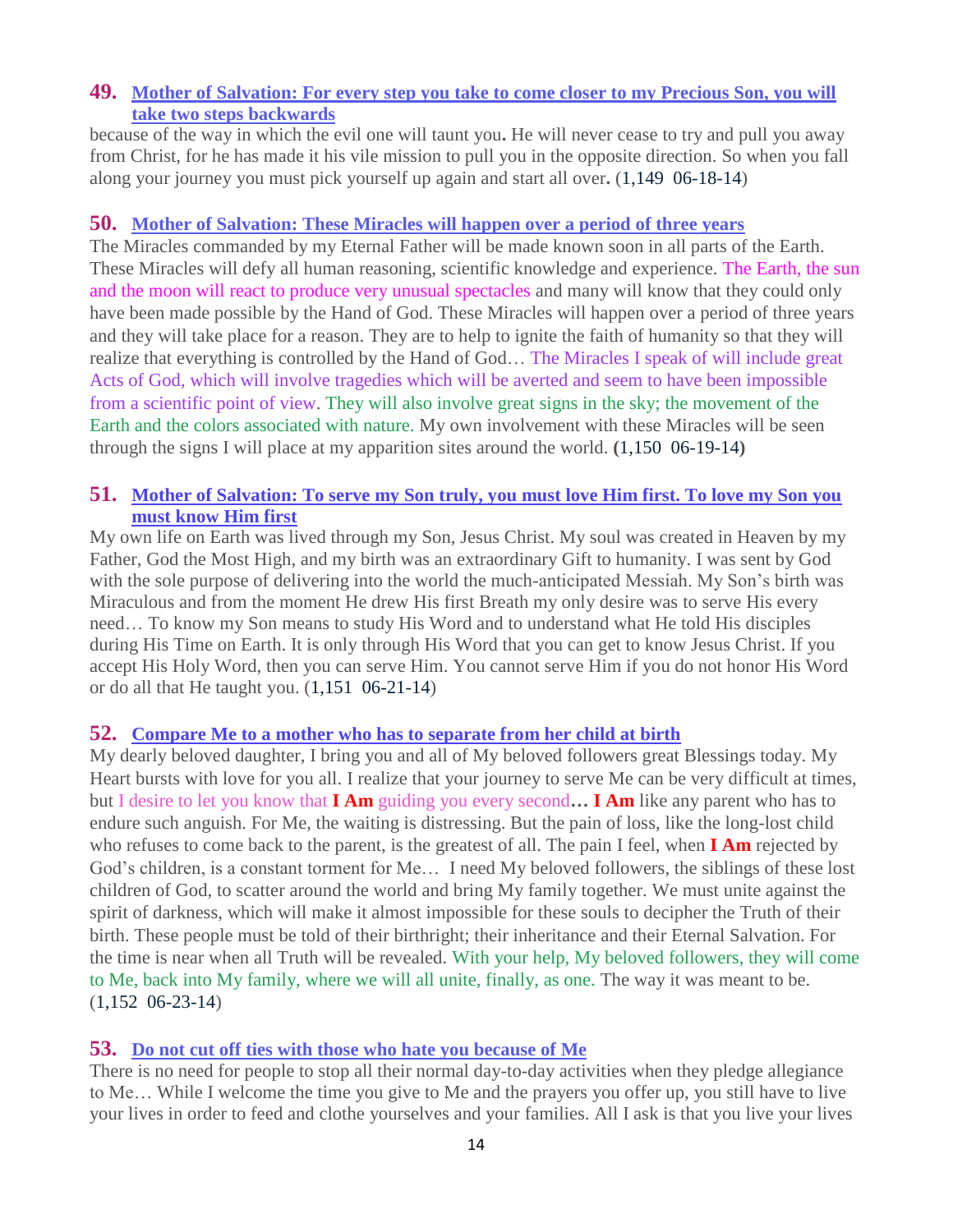in the way that is necessary in order to serve Me. And as your relationship with Me deepens, you will feel a compelling desire to speak with Me through your thoughts and words… I ask that you treat others with the respect that you show Me. Do not argue or lose your temper with others over Me. Never justify the actions or words, however, of those who insult Me – just pray for them. As your love for Me grows, your relationship with Me will become more intimate. When that happens, that will be the time when you will draw down upon you the wrath of those whose faith is weak… Be patient with these people. Be kind. Be polite. Do not bother to argue, for nothing you say will make a difference. Instead, show them the meaning of Christianity by responding to hatred with love… Through your words, deeds, actions and prayers, you can and will bring Me these souls. (1,153 06-25- 14)

#### **54. [Not one of you is capable of understanding Divine Laws](http://www.thewarningsecondcoming.com/not-one-of-you-is-capable-of-understanding-divine-laws/)**

When you try to analyze the Mysteries of the Divinity of the Holy Trinity, you will fail, for not all is for your knowing. Any one of you who believes that they understand the events leading up to and beyond My Second Coming must know this. I reveal certain events only to help you prepare your souls. My Revelations are not given to you to cause sensation, controversy or hatred amongst you, for I would never inflict such confusion. (1,154 06-26-14)

#### **55. My Church, when it divides [and falls, will embrace humanism with great relish](http://www.thewarningsecondcoming.com/my-church-when-it-divides-and-falls-will-embrace-humanism-with-great-relish/)**

The objective of the devil is to fool people into believing that the world and the existence of the human race is a means to an end. His greatest triumph was the introduction of humanism and, in particular, secular humanism. Humanism, a so-called desire to look after the needs of the human race, through the elimination of social injustice, is flawed. Those who adopt humanism in their lives do so as a substitute for a belief in God and it is understandable why they do this. Sadly, many religions have produced dissidents, whose behavior is not influenced by God. Their hatred for others and their murderous intent is exercised in the Name of God when, in fact, it is Satan himself who inspires their every move. He does this to drive people away from God. These dark souls commit terrible injustices and use the Name of My beloved Father to carry out wicked acts. They then justify these acts in the name of their religion and they cause many people to reject all belief in God… To reject the supernatural and the Divine Existence of God means that you reject moral guidelines, which derive from God. (1,155 06-27-14)

#### **56. [Mother of Salvation: The True Church will become a Remnant](http://www.thewarningsecondcoming.com/mother-of-salvation-the-true-church-will-become-a-remnant/)**

The greatest deception, which will descend upon humanity, will come from within my Son's Church on Earth**…** Many poor unfortunate servants will be asked to swear allegiance to a new oath and they will be too frightened to walk away**,** although many will know, deep within their hearts, that it will be wrong. Many new rules will be introduced into my Son's Church on Earth, as thousands of newcomers will be sworn into the Church and they will not be authentic, for they will not have the True Spirit of Christ within their hearts. They will enter the Church and will bear witness to a new One-World Religion, which will not honor my Son, Jesus Christ. Not only will they not serve Him, their duty will be to serve the needs of humanism, which will, at its very core, deny the Existence of the Supernatural State of God and all that He stands for. The clergy, who once pledged their lives to God, will be drawn into this great deceit and as a consequence will lose the True Faith… Non-believers, who up to now, had no interest in Christianity, will be drawn into the so-called new One-World Church… The True Church will become a Remnant and this Army will unite throughout the world to become the latter-day saints and they will be empowered by the Holy Spirit in order to sustain the Truth… The future of the survival of the human race and the right to the Eternal Life, promised to every man, woman and child, will rest on your shoulders. There will come a day when you will recite this Crusade Prayer (158) *Protect me from the One-World Religion* three times a day, because the pressures, which will be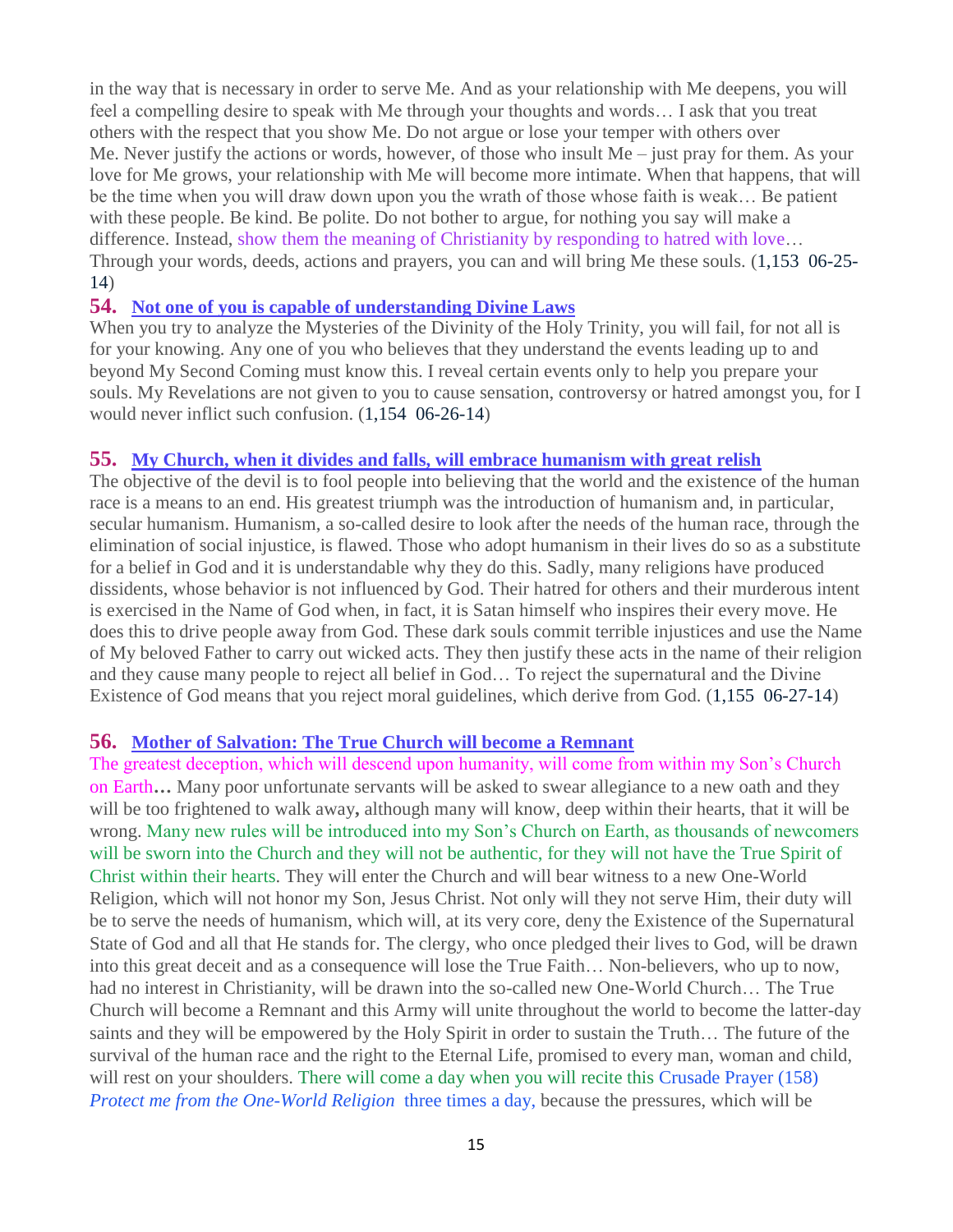placed upon you to deny my Son, will be overwhelming. (See the Crusade Prayers booklet) (1,156 06- 28-14)

**57. [You must never reject God because of the evil acts of those who falsely claim to serve Him](http://www.thewarningsecondcoming.com/you-must-never-reject-god-because-of-the-evil-acts-of-those-who-falsely-claim-to-serve-him/)** Religions which camouflage hatred and demonize other denominations do not serve God. When men use Me, Jesus Christ, as a shield to hide behind, in their quest to murder and slaughter innocents, this is the greatest sacrilege… God is Love. He does not condone hatred of any kind. If and when you see people using the cloak of religion to inflict pain upon others, for whatever reason, you must know that this has nothing to do with love for God. Hatred comes from Satan and he spreads his venom amongst religious radicals, in order to vent his anger against God… Hatred is careful to disguise itself… Churches of different denominations, all over the world, have been infiltrated by God's enemies from within… This is why the world has been plunged into hatred, corruption and wars, because Satan's plan is to destroy every religion, which honors the True God. (1,157 06-29-14)

## **58. You can only uphold the Truth, for I Am [the Truth. Deny the Truth and you deny Me](http://www.thewarningsecondcoming.com/you-can-only-uphold-the-truth-for-i-am-the-truth-deny-the-truth-and-you-deny-me/)**

My Word will never die out nor will My Teachings be forgotten by those who are in true union with Me**…** Only those who remain true to My Word can say they are part of My Church on Earth. Those who applaud any form of tampering of the Holy Gospels or adaptation of My Teachings will no longer be able to claim that they serve Me. Should a holy servant of Mine dare to proclaim an alternative doctrine to the one given to man by My apostles and the prophets, before My Time, they will be immediately expelled. I warn all those who embrace anything, which is deemed to be sacred – but which is formed by human hands and creation – and who accept this as Mine, that I will cast you out, for you will no longer be able to call yourselves My servants… It is when My Church turns My Teachings upside down; inside out and back to front, that you will know that the time has come for the Antichrist to take center stage**.** Those who worship the Beast will sign their own death warrant and will hand over their free will, a Sacred Gift from God, to My enemies. Once you swear an oath to this new false doctrine, you will be guilty of crucifying Me and your punishment will be severe. (1,158 06-30- 14)

## **59. [Your faith will be tested like never before](http://www.thewarningsecondcoming.com/your-faith-will-be-tested-like-never-before/)**

The love, which radiates from My disciples who follow Me at this time, is all encompassing… The Holy Spirit continues to be poured down upon My Church on Earth, as it struggles against the trials and tribulations, which face it every day… You will be picked on; scoffed at and sneered at, all of which will be caused by the wicked acts of those who Satan uses to fight Me, Jesus Christ. But nothing will destroy My Church – My true followers. Those who remain obedient to the Word of God, as it has existed for so long, will continue to represent Me on Earth. My Protection will cover you like an invisible sheath and your faith will never diminish once you fight with the Sword of God… My Promise is that My Church will remain intact, although smaller than it is now, until the Great Day of the Lord dawns. (1,159 07-01-14)

## **60. [Mother of Salvation: It will soon become unlawful to declare that you follow Jesus Christ](http://www.thewarningsecondcoming.com/mother-of-salvation-it-will-soon-become-unlawful-to-declare-that-you-follow-jesus-christ/)**

Very little tolerance will be shown to Christians who remain true to the Word and who follow the path to God. Even those holy servants who profess to serve Jesus Christ will be too weak to defend Christianity and they will allow themselves to be forced into accepting these laws. In many cases the traitors amongst them will facilitate the abolition of the Cross and the Truth of Christianity. (1,160 07- 01-14)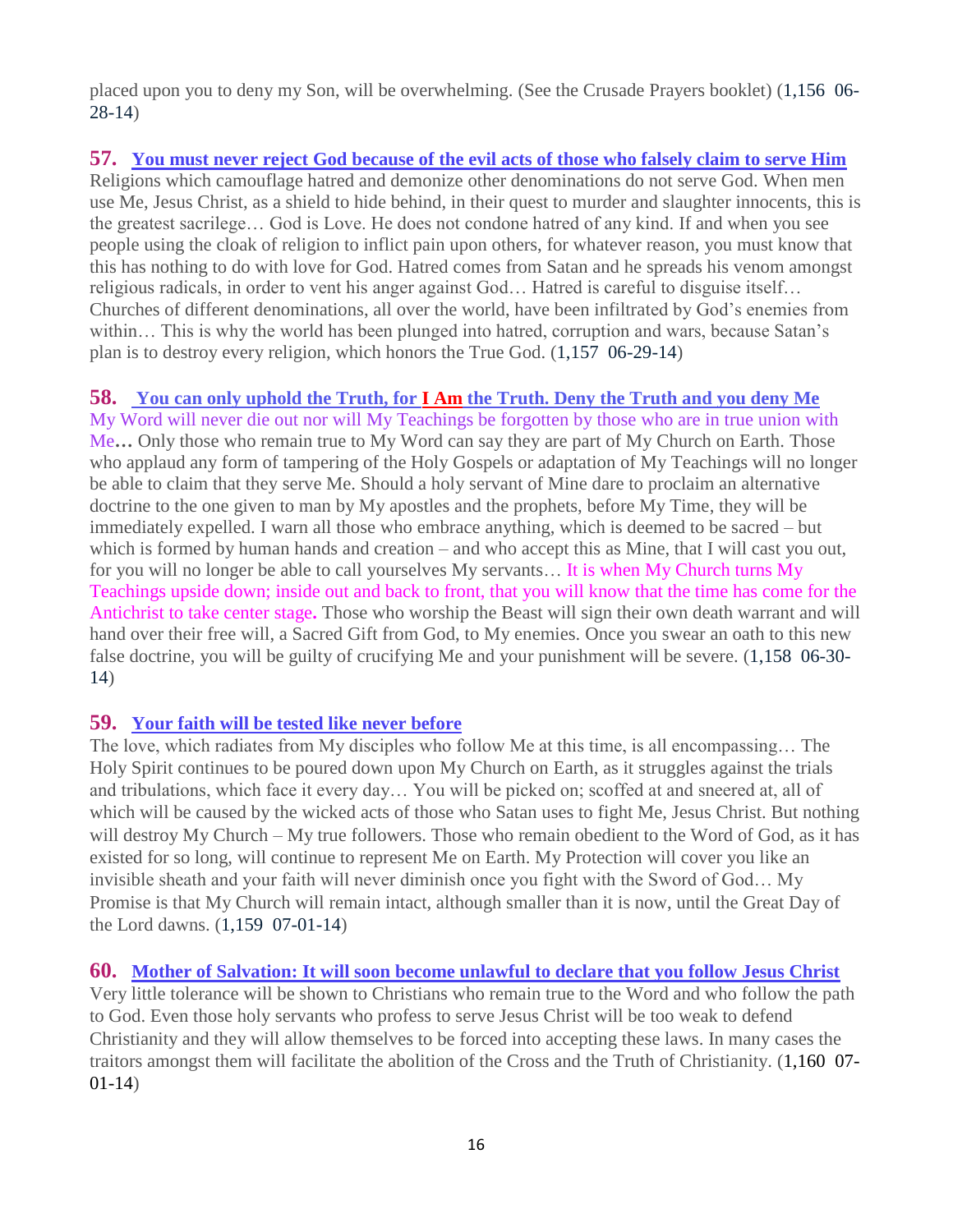**61. God the Father: I Am [the Truth. Take My Hand and follow Me. All Life comes from Me](http://www.thewarningsecondcoming.com/god-the-father-i-am-the-truth-take-my-hand-and-follow-me-all-life-comes-from-me/)**

Man is in control of his own destiny, because he has been given freedom of choice, as a Gift from Me. Some choose the correct path towards My heavenly Kingdom, which is through My Only-Begotten Son, Jesus Christ. Others choose unwisely. Because of man's gifts, which include intelligence, knowledge and free will, many become proud. Others seek falsehoods and great material gifts, which the world makes possible, until eventually, only their immediate desires become important to them… I come to bring you the Truth; the knowledge of My Kingdom and a reminder of the two choices, which you will be presented with. The first choice is to accept My Hand of Mercy and live a glorious life by sharing in the Divine Life of My New Kingdom. The second choice is to choose eternal darkness and become slaves to the abyss, where Satan will remain forever… I have created an Eternal Paradise, which belongs to you. It will provide you with Eternal Life of the body and the soul. It awaits you… **I Am** the Truth. Take My Hand and follow Me. All Life comes from Me. (1,161 07- 03-14)

## **62. [Man responds to love with love, just as hatred breeds hatred](http://www.thewarningsecondcoming.com/man-responds-to-love-with-love-just-as-hatred-breeds-hatred/)**

This Gift of Love will envelop many, including those who do not accept Me and the world will witness great acts of charity… My Love will entice many as it is spread through this, My Special intervention, at this special time… To conquer hatred you must always respond with love, for love weakens the spirit of evil. (1,162 07-05-14)

#### **63. [Mother of Salvation: I will work closely with my beloved Son, Jesus Christ, in His final act](http://www.thewarningsecondcoming.com/mother-of-salvation-i-will-work-closely-with-my-beloved-son-jesus-christ-in-his-final-act-to-salvage-humanity/)  [to salvage humanity](http://www.thewarningsecondcoming.com/mother-of-salvation-i-will-work-closely-with-my-beloved-son-jesus-christ-in-his-final-act-to-salvage-humanity/)**

I will, as and from this day forward, do all that is required of me to respond to Him as He intervenes in the affairs of the world to reveal His Mercy. (1,163 07-06-14)

## **64. [Mother of Salvation: Only with the Love of God in your souls can you spread the Word of](http://www.thewarningsecondcoming.com/mother-of-salvation-only-with-the-love-of-god-in-your-souls-can-you-spread-the-word-of-god/)  [God](http://www.thewarningsecondcoming.com/mother-of-salvation-only-with-the-love-of-god-in-your-souls-can-you-spread-the-word-of-god/)**

It has been through God's Love for all of you that He permitted me to proclaim His most Holy Word at every apparition of me, the Mother of God, which took place in the world… And so it will be at all of my holy shrines, throughout the world, that God will make known the Truth until the Great Day of the Lord dawns… I ask you, dear children, to come to me, the Mother of Salvation, and ask me to pray, so that God will fill you with His Love. When you recite this Crusade Prayer (159) Plea for God's Love, I will ask my Son, to respond to your call. (See the Crusade Prayers booklet) (1,164 07-08-14)

## **65. [My Word is very simple, easy to understand, but not as easy to live](http://www.thewarningsecondcoming.com/my-word-is-very-simple-easy-to-understand-but-not-as-easy-to-live/)**

My instruction to all those who revere Me is to pray hard for the turmoil which will erupt soon in the world. Many events will evolve, all of which are linked to divisions caused by religious hatred and greed… All Love comes from Me. All evil comes from Satan. When the two clash great disruption will unfold. Evil cannot thrive when I rise up against it. Even Satan himself can only spread his venom according to the Will of God. The evil, which contaminates the world, will be destroyed… Live by My Word and love will be the driving force behind every word you utter; every act you make and every gesture carried out by you. When you do not witness love, from the mouths of those who profess to be holy, then it is not the Word of God that you are listening to. Instead, you are hearing a human interpretation, which is flawed. (1,165 07-09-14)

**66. [Knowing what I taught is, in itself, no good, unless you love one another as I love you](http://www.thewarningsecondcoming.com/knowing-what-i-taught-is-in-itself-no-good-unless-you-love-one-another-as-i-love-you/)** Unless God's children listen to the Word of God, digest the Truth and obey the Commandments of God, they will be empty and lacking in spiritual peace. It is only by allowing yourself to listen to what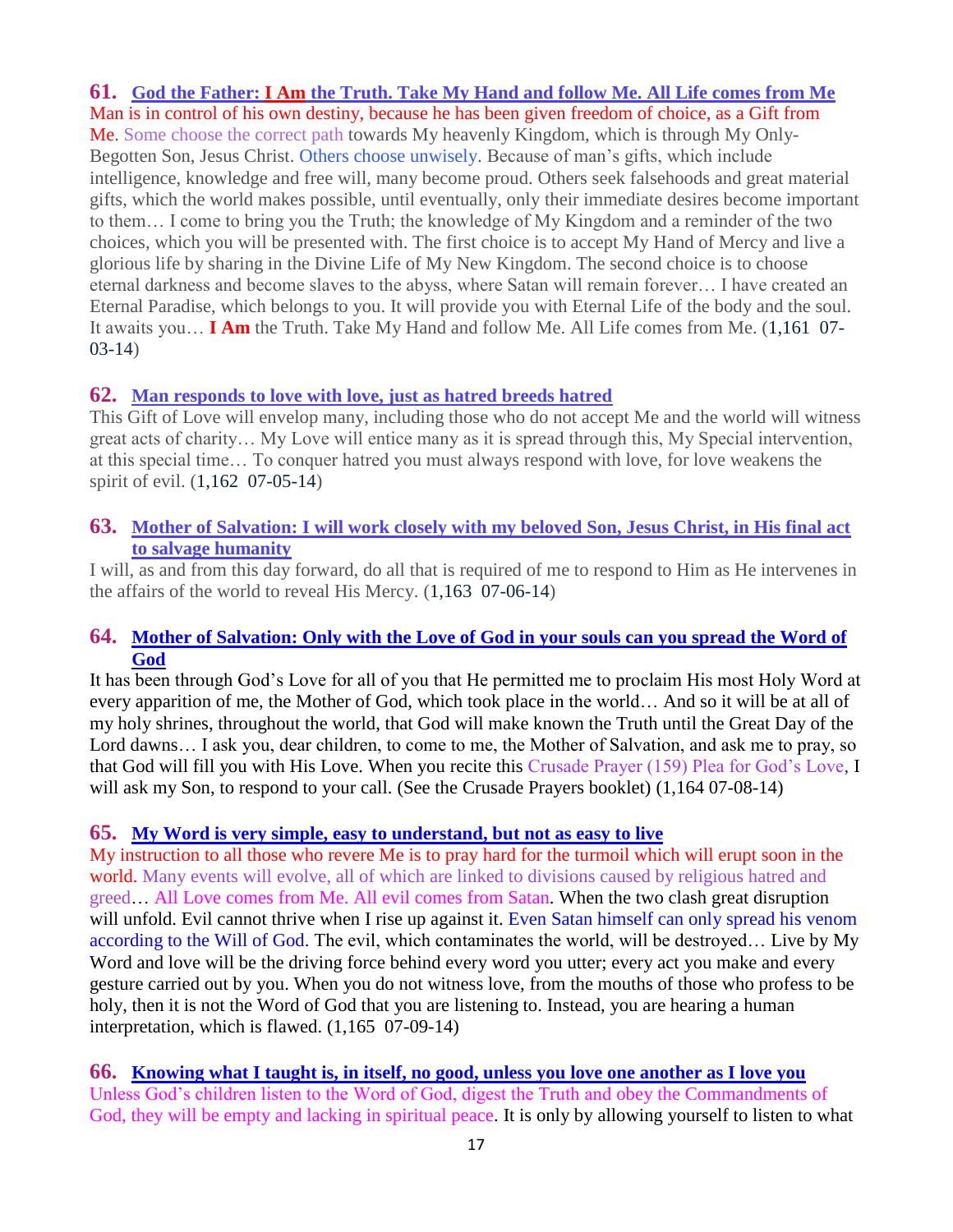the Word of God promises, can you expect to thrive or find peace… If you know Me, you will love others, no matter what sins they are guilty of. You will never judge others in My Name, for that is not your right. (1,166 07-13-14)

## **67. [The world has forsaken Me, as foretold, and the greatest betrayal upon My Body has been](http://www.thewarningsecondcoming.com/the-world-has-forsaken-me-as-foretold-and-the-greatest-betrayal-upon-my-body-has-been-inflicted/)  [inflicted](http://www.thewarningsecondcoming.com/the-world-has-forsaken-me-as-foretold-and-the-greatest-betrayal-upon-my-body-has-been-inflicted/)**

Just as I was cursed, during My Crucifixion, by those who proudly boasted of their supreme wisdom in My Ways, will I be denounced at this, My second time to come to claim My Kingdom… Ungrateful souls, devoid of simplicity or humility, they will never accept the voice of those they consider to be unworthy to utter the Truth… They will also do all that they can to stop the Word of God from reaching out to every sinner in the world and for that I will never let them forget this. He who loses Me a soul, loses his own**.** He who blocks My Path will have nowhere to turn himself. He who swears against the Will of God will be cursed… They will have squandered the Graces I send now and barricade themselves into a prison of such darkness that they will be blinded by My Light on the Great Day. My Time is soon and there is only so much that I can do to prepare you. (1,167 07-15-14)

## **68. [The human intellect is not capable of understanding all that is of Me](http://www.thewarningsecondcoming.com/the-human-intellect-is-not-capable-of-understanding-all-that-is-of-me/)**

The greatest pain that those who love Me must endure is that of darkness of the soul. The more you join with Me and in Me, the more I will suffer within you. For when I reside within your soul, the more you will have to endure pain because of this. When a soul becomes part of Me, in full union, and when he surrenders his will to Me, the more My Presence will be evident in that person… I can achieve great things when you allow Me to reside within your soul… It is through the victim soul that I can intervene to save the souls of others… Accept the different ways in which I work, with graciousness, for the pain of being in union with Me will be short-lived. (1,168 07-17-14)

## **69. [God the Father: When My Will is established peace will reign](http://www.thewarningsecondcoming.com/god-the-father-when-my-will-is-established-peace-will-reign/)**

The world is Mine and I belong to all of My children. **I Am** yours… My offspring will face a great upheaval, as I send My angels to bring forth My faithful, and all evil will be banished soon... My enemies, I will crush until every trace of pain and sorrow, which humanity endures, is wiped clean. No more tears, no more sorrow, no more pain, for all Power is Mine… When My Will is established, peace will reign, not only within your hearts, but on Earth as it is in Heaven. Trust in Me… My Mercy means that very few will want to be separated from Me, when I make Myself known through My Son, Jesus Christ… Please trust in Me, completely. For the day is near when only the Light of My Divinity will reign on Earth and all peace will be yours.  $(1,169 \t07-18-14)$ 

## **70. [Man-made doctrine will not feed your soul](http://www.thewarningsecondcoming.com/man-made-doctrine-will-not-feed-your-soul/)**

When My Church falters, then the faithful will feel disillusioned with all that I taught and they will struggle in their faith… When My Word is not adhered to, and when you allow yourselves to be taken into a false sense of security – when sin is pushed aside as being of no consequence – then you will find it difficult to remain loyal to My Teachings… Everything that I taught you, as being Sacred, will be pulled asunder… The edifice will crumble, the faith of My sacred servants will be weakened, beyond your capacity of understanding, and all Truth will be demolished… Whatever you are told, you must always remain true to Me, for I will always remain loyal to you… I will never forsake you although you will forsake Me. (1,170 07-20-14)

## **71. [God the Father: Be brave, My little ones, for My Great Kingdom will soon be yours](http://www.thewarningsecondcoming.com/god-the-father-be-brave-my-little-ones-for-my-great-kingdom-will-soon-be-yours/)**

When I created the world, it was to share My Existence with each of you. My Love was then divided and it was then that the world became one in Me… My Time is soon, when all will live according to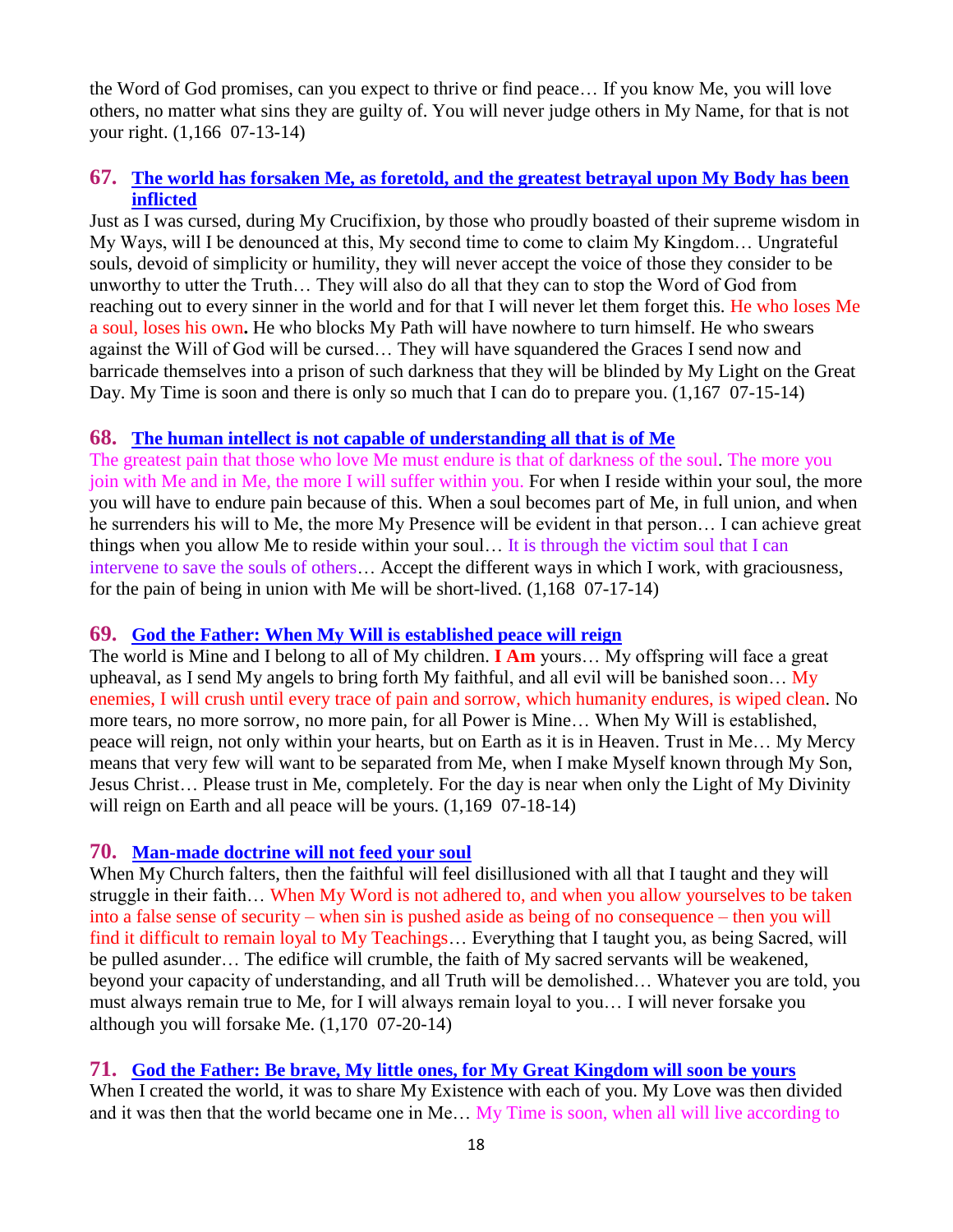My Will. My Holy Will, will be Present in the hearts of My children. All will be joyful again… Be brave, My little ones, for My Great Kingdom will soon be yours and you will, along with your families, live within My Holy Will. When My Divine Will is accomplished amongst you, the world that is comprised of Heaven and Earth, will become one. When We are one, there will be no more pain or sorrow, because sin will be completely eradicated. (1,171 07-21-14)

#### **72. [Mother of Salvation: Jesus Christ is not loved by humanity as He once was](http://www.thewarningsecondcoming.com/mother-of-salvation-jesus-christ-is-not-loved-by-humanity-as-he-once-was/)**

As apostasy grows and spreads, He, Jesus Christ, will be denounced by every nation, until those who love Him and who follow His Teachings will be unable to declare their allegiance to Him, without having to suffer ridicule, mockery and slander. In order to remain loyal to Jesus Christ, you must love Him unconditionally. To love Him truly is a great blessing and is also a Gift from God. To those whose love for my Son has weakened, I ask that you recite this Crusade Prayer (160) *Help me to love You more*. (See the Crusade Prayers booklet) (1,172 07-22-14)

#### **73. [When you trust in Me it must be free of any condition](http://www.thewarningsecondcoming.com/when-you-trust-in-me-it-must-be-free-of-any-condition/)**

To trust in Me takes great effort on the part of souls. When you trust in Me, it must be free of any condition or on your own terms. When you say you love Me there are many stages involved. The first stage is one of belief and love for all that I taught and because of Who **I Am**. The second is inspired by love for My Teachings and a deep compassion for Me. The third stage occurs when you are in full union with Me, when you feel My Love, My Pain, My Sorrow and understand – without knowing why – what it means to be a true child of God. It means acknowledging that **I Am** the Beginning and the End and that all comes from Me. When you love Me with an open heart, like that of a child, you will love Me without condition. You will know that I will come to your aid when all feels hopeless, you will know that My Love for man is ceaseless, free of malice, free of discrimination and that not one sinner will I reject – no matter what they have done. Please recite this Crusade Prayer (161) *For confidence and peace* whenever you feel separated from Me and I will come to your aid. I will fill you with a Peace that cannot, nor ever will, be found anywhere in this world**.** (See the Crusade Prayers booklet) (1,173 07-23-14)

**74. [Mother of Salvation: He, who shows no respect for human](http://www.thewarningsecondcoming.com/mother-of-salvation-he-who-shows-no-respect-for-human-life-does-not-acknowledge-god/) life, does not acknowledge God** You must never forget how special you are in God's Eyes, for He loves you all unconditionally. How He loves you is beyond your comprehension**..**. He smiles when you smile. He laughs when you laugh. He weeps when you are blighted with pain and sorrow and He becomes enraged when you suffer persecution at the hands of others. At this time in history, when hatred infests nations everywhere and when innocents are tortured, oppressed and killed, His Hand will reach out and punish the wicked. When humanity defies God by showing no regard for the Laws of God and, in particular, respect for the life of another human being, His Punishment will engulf the world… God is the Creator and Author of Life – He gives it and only He has the Authority to take it away**.** Those who inflict terror on others need your prayers. Please recite this Crusade Prayer (162) *to protect the weak and the innocent* and to alleviate the horrors which man has to endure at this time. (See the Crusade Prayers booklet)  $(1,174 \t07-24-14)$ 

## **75. [When trust is broken, it is usually because the culprit has allowed pride to dictate his](http://www.thewarningsecondcoming.com/when-trust-is-broken-it-is-usually-because-the-culprit-has-allowed-pride-to-dictate-his-thoughts/)  [thoughts](http://www.thewarningsecondcoming.com/when-trust-is-broken-it-is-usually-because-the-culprit-has-allowed-pride-to-dictate-his-thoughts/)**

The human race was perfect, until it was destroyed by the greatest sin in My Father's Eyes – the sin of pride. Be wary of the sin of pride, for this evolved because of Lucifer's self-love. Lucifer, the highest amongst My Father's Hierarchy, believed that because he had free will that he could do anything he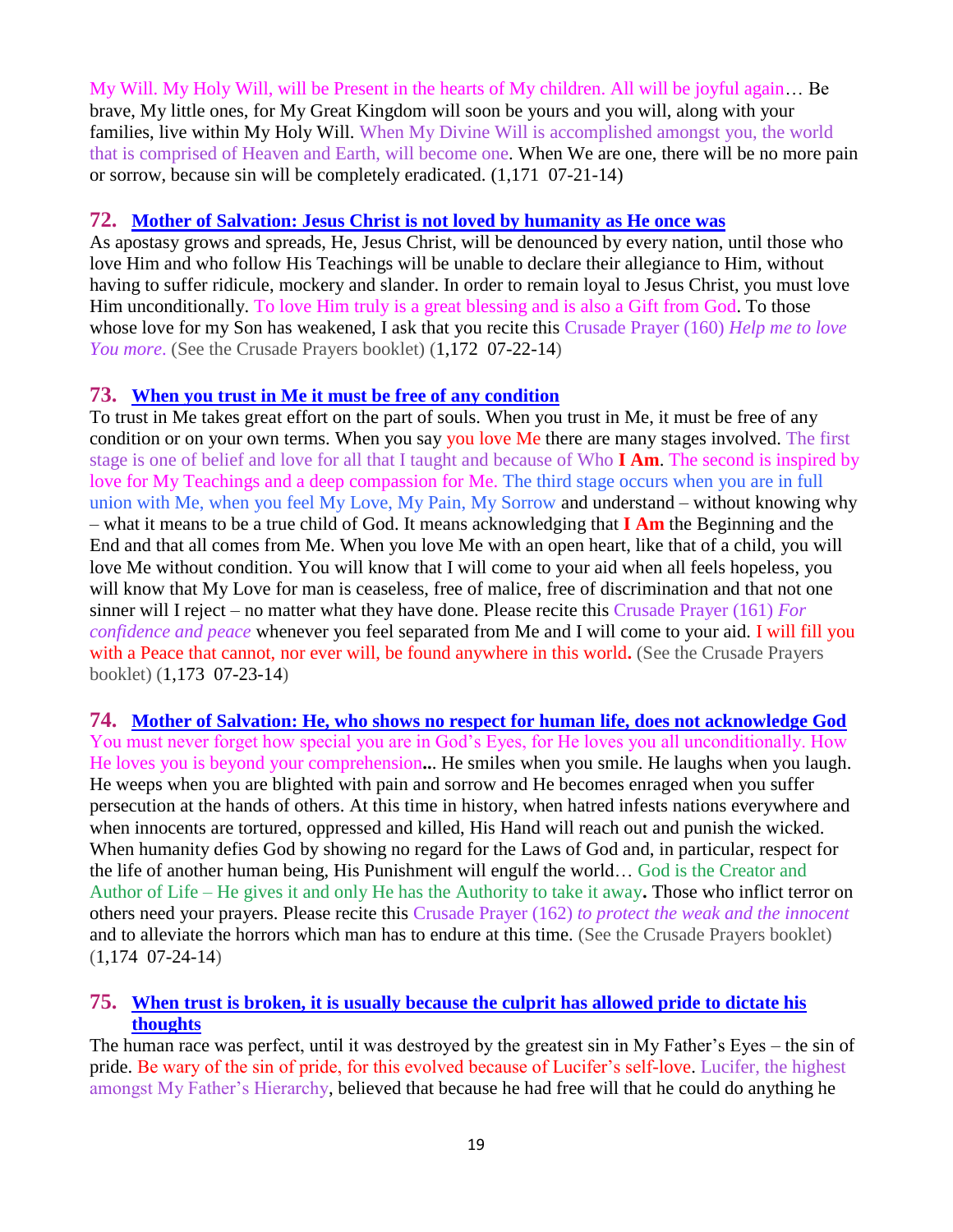wished, but he failed to understand this. He was given not only the Gift of free will, but My Father's trust. My Father showed complete trust in all of His Creation. Sadly, this was not reciprocated. When trust is broken, it is usually because the culprit has allowed pride to dictate his thoughts, mind and actions. Once pride sets in your soul, you will immediately create a distance between you and He Who created you out of nothing, but a handful of clay. He molded you and gave you Gifts. Pride is the greatest threat to humanity, because it convinces you that you have more knowledge than God. If you believe that, then you are not worthy to speak either in His Name or at all. And when you do, you will create an environment in which all sins will be accepted as being a good thing. When that happens you will not only deceive others, but you will only fool yourself.  $(1,175, 07-26-14)$ 

#### **76. [A perfect world will replace all that is stained and corrupt](http://www.thewarningsecondcoming.com/a-perfect-world-will-replace-all-that-is-stained-and-corrupt/)**

Every man, woman and child will become perfect, both in body and soul, again, once the scourge of sin is eradicated. When the enemies of God are banished and when the imperfection of the body and soul no longer creates obstacles between man and God, all will be in One with My Father. The New Kingdom, consisting of Heaven and Earth, will become one. Man will become One in God, through Me, His Only-Begotten Son and His Plan for the world will be completed. (1,176 07-27-14)

#### **77. [I was mocked, slandered and accused of being immoral, a liar and a heretic](http://www.thewarningsecondcoming.com/i-was-mocked-slandered-and-accused-of-being-immoral-a-liar-and-a-heretic/)**

You see, all that was created from the beginning to the end, was and always will be, according to the Holy Will of God. So no matter who you are, whatever afflictions you suffer from, whatever indignity you have to endure when you are cast out by society because of your race, creed, sex or color – know that you are all precious in God's Eyes. Sin is the only thing, which separates you from Him… If you are rejected by others and treated with cruel disdain in this life, then know that **I Am** with you. You have been given the Cross of Calvary and you are blessed, despite what you may think. Your lot is My lot. (1,177 07-28-14)

#### **78. [I never change. I never adapt to new ways, for I Am](http://www.thewarningsecondcoming.com/i-never-change-i-never-adapt-to-new-ways-for-i-am-as-i-always-was-and-will-be-i-am-eternal/) as I always Was and will Be. I Am [Eternal](http://www.thewarningsecondcoming.com/i-never-change-i-never-adapt-to-new-ways-for-i-am-as-i-always-was-and-will-be-i-am-eternal/)**

Every visionary, seer or prophet, who comes from Me, will soon face great trials, the likes of which they have never had to endure before. Many, who recognize their authenticity and who have been loyal to them, will turn their backs on them and they will be cast to one side, as the spirit of darkness envelops nation after nation, where love and charity will disappear. Man against man, country against country, man against God… **I Am** the Rock upon which the Church was built and I will remain in place for eternity… now, as everything I taught you will be challenged and the foundation upon which My Church was built be shaken, beyond your understanding, I will still remain in place. Solid as the Rock that I Am**,** and you will come to Me seeking solace, strength and courage. I will respond to each of you, by the pouring out of the great Graces, which have been reserved for you, for the times which lie ahead. **I Am** the Church. **I Am** Present in the Church. (1,178 07-31-14)

#### **79. [Many are called but few are chosen to stay true to Me](http://www.thewarningsecondcoming.com/many-are-called-but-few-are-chosen-to-stay-true-to-me/)**

Some are called and do follow Me. Then they betray Me. Their hatred of Me is the worst of all, for they are the ones who brought Me souls along this journey towards Salvation. But when they succumb to the temptation of Satan, who plants terrible lies within their souls, they will be the ones who will pull souls away from Me… Only those with a humble soul, tender heart – free of malice, pride and ego, will succeed in reaching the top of the mountain. When that day takes place, those who walked away from Me and who betrayed Me, will find nowhere to go, for the path that led up the hill will be no more. (1,179 08-02-14)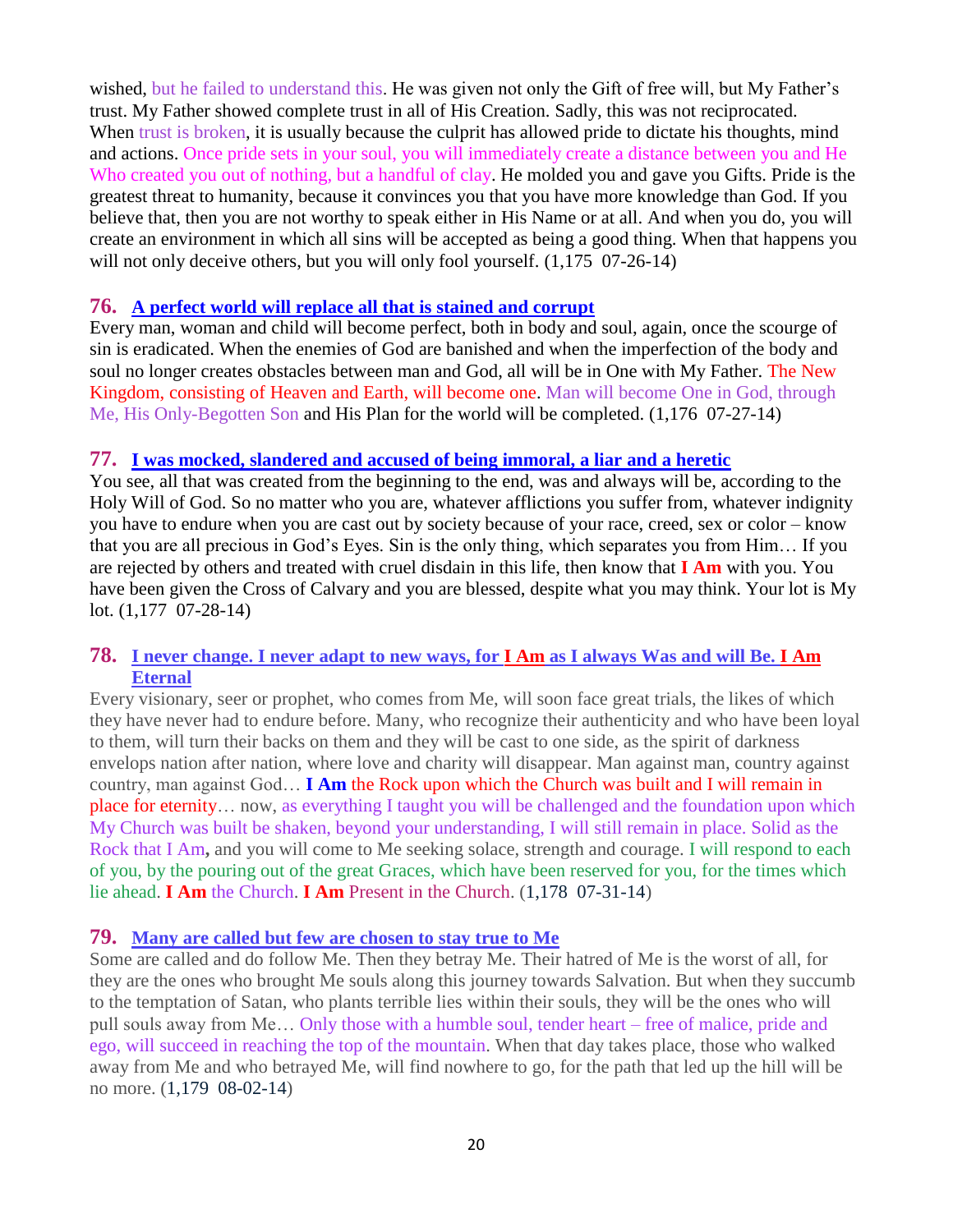#### **80. [Many people declare themselves to be Christians, but they do not love Me](http://www.thewarningsecondcoming.com/many-people-declare-themselves-to-be-christians-but-they-do-not-love-me/)**

They insult Me and cause Me great shame. They judge others harshly and feel no guilt or remorse when they slander others – only a burning desire to promote hatred. Cowards, all of those who hide behind a veil of religious piety and dare to declare whether or not another human being is fit to serve Me. They dare to dictate to others their knowledge of what they think it means to be a Christian, when they are so full of hatred for Me. You must never engage with a man with hatred in his heart, when he says he speaks in My Name. Ignore him. Pray for him. (1,180 08-05-14)

#### **81. [Mother of Salvation: My Son has sent no one to distract you from these Messages](http://www.thewarningsecondcoming.com/mother-of-salvation-my-son-has-sent-no-one-to-distract-you-from-these-messages/)**

When Messages are given to the world by the command of my Eternal Father, they will never make demands of you. They will never give a man power over you to encourage you to pledge allegiance to any living person. All glory must be to God. No man can promise you salvation, as this can only come from God. You may prepare your souls as you have been taught by my Son, Jesus Christ, and receive the Sacraments. You may accept the Gifts of Graces given to you, through me, the Immaculate Virgin Mary, but you do not need permission from anyone in order to be made worthy to serve my Son, in this or any other mission, sanctioned in Heaven… My Son has sent no one to distract you from these Messages, the last of their kind, and anyone who claims otherwise does not come from Him. (1,181 08-06-14)

#### **82. [My Word, they will say, causes so much offense that it will be deemed to be politically](http://www.thewarningsecondcoming.com/my-word-they-will-say-causes-so-much-offense-that-it-will-be-deemed-to-be-politically-incorrect/)  [incorrect](http://www.thewarningsecondcoming.com/my-word-they-will-say-causes-so-much-offense-that-it-will-be-deemed-to-be-politically-incorrect/)**

The hatred against Christianity is being inflicted upon you in three ways. The first is the global apostasy, which is spearheaded by My nemesis who deceives the world into rejecting all that is of Me and tossing Me onto a wasteland left to rot. The second comes about because of the rationalism and human interference in My Word, spread by scholars of My Word who are not filled with the spirit of Truth but who are, instead, stuffed with self-righteousness, which is fuelled by pride. So well versed do they believe they are in interpreting My Teachings that they will add in new codicils and adjust what I taught to suit their own selfish needs. And then, there are those whose hearts are made of stone – cold, unfeeling and filled with a deep intense hatred for Me and anyone who practices Christianity for all to see… To hide the Truth will bring about a terrible darkness. To change it is a mockery of My Crucifixion. To present a substitute for the Truth is to deny Me completely. Yet, the greatest perpetrators will be those who boast of their knowledge of Me – their holiness masks falsities and their words and actions will never draw you to Me for the Holy Spirit will not be present in their souls. When the Holy Spirit is not present they will – these traitors of My Word – draw out the darkness in others who will enthusiastically embrace their lies. All of these falsities will bear the sign of the evil one – the sin of pride – the doorway into the desert. Once this door opens all other iniquities will flow through and the souls of all those who succumb to the heresy will become barren… Without the Truth you will live in a world where nothing you hear will bring you peace. (1,182 08-07-14)

## **83. [Mother of Salvation: Humanism will become the substitute for Christianity where no](http://www.thewarningsecondcoming.com/mother-of-salvation-humanism-will-become-the-substitute-for-christianity-where-no-mention-of-god-will-be-uttered/)  [mention of God will be uttered](http://www.thewarningsecondcoming.com/mother-of-salvation-humanism-will-become-the-substitute-for-christianity-where-no-mention-of-god-will-be-uttered/)**

Every attempt to undermine Christianity is being made by governments, human rights organizations and other powers that claim to promote the welfare of humanity… Humanism, the rationalism used by the Evil One to encourage people to use science to undermine the Divinity of my Eternal Father, will devour the world**.** On the outside its smooth tones will convince any man, who does not have love in his heart for God, that it is more desirable than the Truth. To convince man that humanism is superior to the Word of God is the ultimate goal of my Son's enemies. Humanism provides a cunning cover for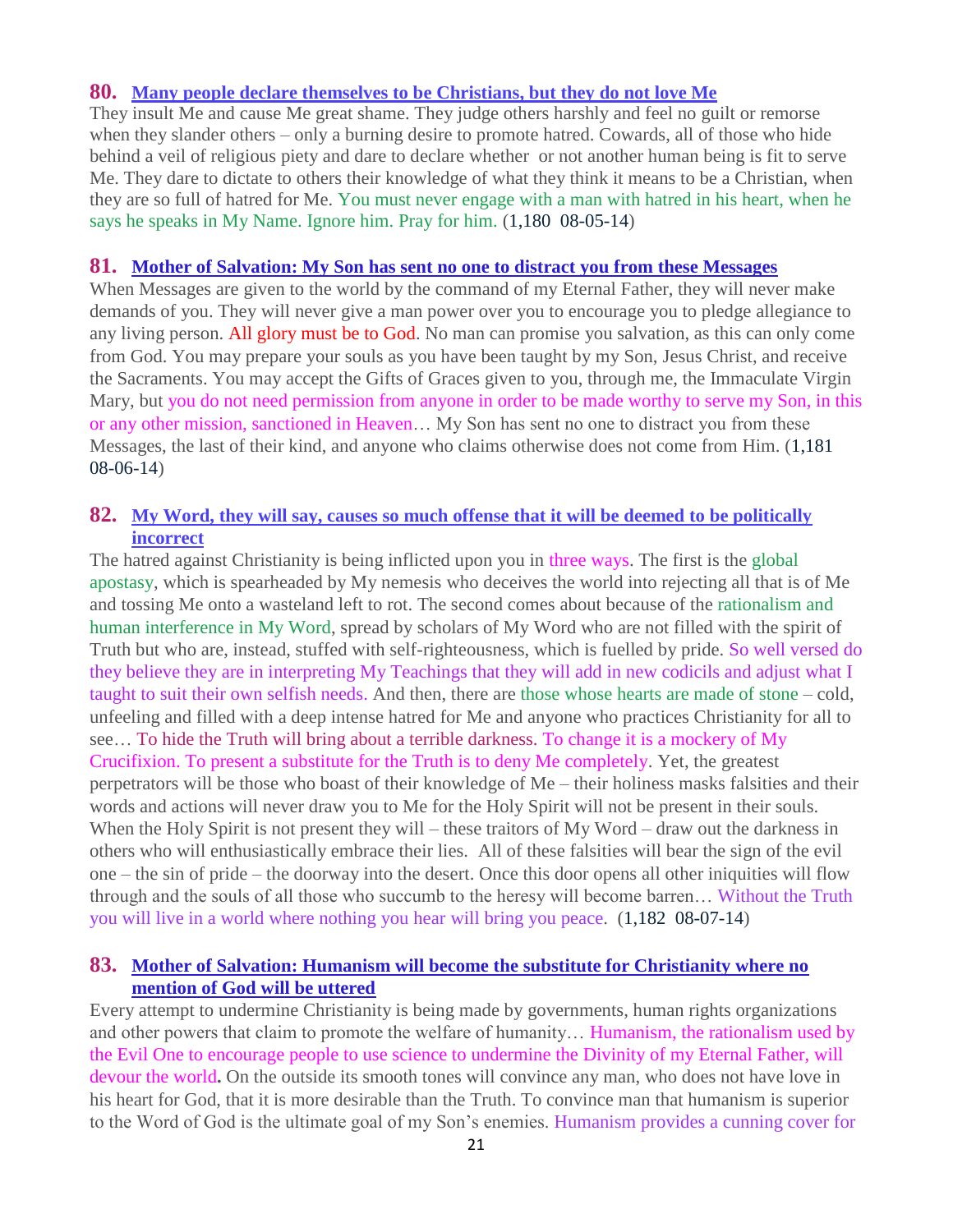the traitors within my Son's Church who desire to be seen to be loving, caring and vocal about the needs of others. They will preach humanism and all its empty promises from the pulpits in Christian Churches until, virtually, no mention will be made of the importance of salvaging your souls. Sin will be dismissed as being a way to avoid conflict in the world but not recognized as being a real thing. The greatest deception of all time has descended and soon all of you will find it difficult to remain loyal to the Truth… When all mention of sin is eradicated and when my Son's Church no longer refers to the importance of salvaging your soul, you will know then that the times are upon you and that my Son's Time is close**. (**1,183 08-08-14**)**

## **84. [Do not trouble your hearts, argue over Me or try to outwit Me, for this would not serve any](http://www.thewarningsecondcoming.com/do-not-trouble-your-hearts-argue-over-me-or-try-to-outwit-me-for-this-would-not-serve-any-purpose/)  [purpose](http://www.thewarningsecondcoming.com/do-not-trouble-your-hearts-argue-over-me-or-try-to-outwit-me-for-this-would-not-serve-any-purpose/)**

As the storms rage and as peace erupts know that the time is getting close for My Intervention to strike. Man will see disarray wherever he looks and some will say that the time is soon. Until you see wars breaking out in different parts of the world and when new doctrines are massed and scattered amongst the spiritually starved, who will be the first to grasp them like bees to the honey, only then can you be sure of the great changes, which will precipitate the Second Coming… The clouds will gather before the storms and the storms will rage before the final thunderbolt is hurled from the skies. The signs are becoming clearer for those with eyes who can see but for the rest they will simply believe that there is little justice in the world – upheavals just like before – just as there have always been. But know that the prophecies foretold will occur and that they will be witnessed by many before the Great Day**.**  (1,184 08-09-14)

#### **85. [Ask and you will receive. Remain silent, tight-lipped and I cannot respond to you](http://www.thewarningsecondcoming.com/ask-and-you-will-receive-remain-silent-tight-lipped-and-i-cannot-respond-to-you/)**

Always turn to Me and ask Me for every favor, for I will answer your call every time. Do not turn your back on Me and say – all will be okay, life will take care of itself. Life must be earned. Eternity is a Gift from God and it is given to those who ask for it. Sadly, many will squander their chance of Eternal Life because they believe that humanity is more powerful than any God who may or may not exist. (1,185 08-10-14)

#### **86. [Christianity will be detested because it will be seen as a block to personal freedom](http://www.thewarningsecondcoming.com/christianity-will-be-detested-because-it-will-be-seen-as-a-block-to-personal-freedom/)**

The world is awash with a new form of spirituality comprising of a belief in a superior being – the one they call the christ – but it is not I, Jesus Christ, they refer to. Satan, in the form of Lucifer, referred to as King of the Light, is idolized not as an evil entity but as one, which performs a deed for God. This ideology is favored by secret sects, which set out to destroy Christianity… Many people are starved of spiritual satisfaction and crave peace… Yet, they will be appeased when they are fed the false doctrine that all roads lead to God. This is a lie for you can only come to God, through Me, His only begotten Son, Jesus Christ**…** The Beast that hides among the elite and the powerful gives great power to those who spread the lie that I, Jesus Christ, do not exist. That is the greatest curse inflicted upon humanity by Satan and because of man's weakness he falls for the lies, which pour forth from the mouths of the wicked. There is only one God. There is only one path to God. No other path, irrespective as to how glittering it may be presented to you, can lead you to the Father only that which comes through Me, Jesus Christ, the Savior of the World. (1,186 08-11-14)

#### **87. [Mother of Salvation: The time for the prophecies of La Salette and Fatima to be fulfilled is](http://www.thewarningsecondcoming.com/mother-of-salvation-the-time-for-the-prophecies-of-la-salette-and-fatima-to-be-fulfilled-is-very-close/)  [very close](http://www.thewarningsecondcoming.com/mother-of-salvation-the-time-for-the-prophecies-of-la-salette-and-fatima-to-be-fulfilled-is-very-close/)**

The Antichrist will, eventually, take up his seat in my Son's Church on earth and nothing will prevent this from happening**.** Many will deny the prophecies, which I revealed to the world and they will do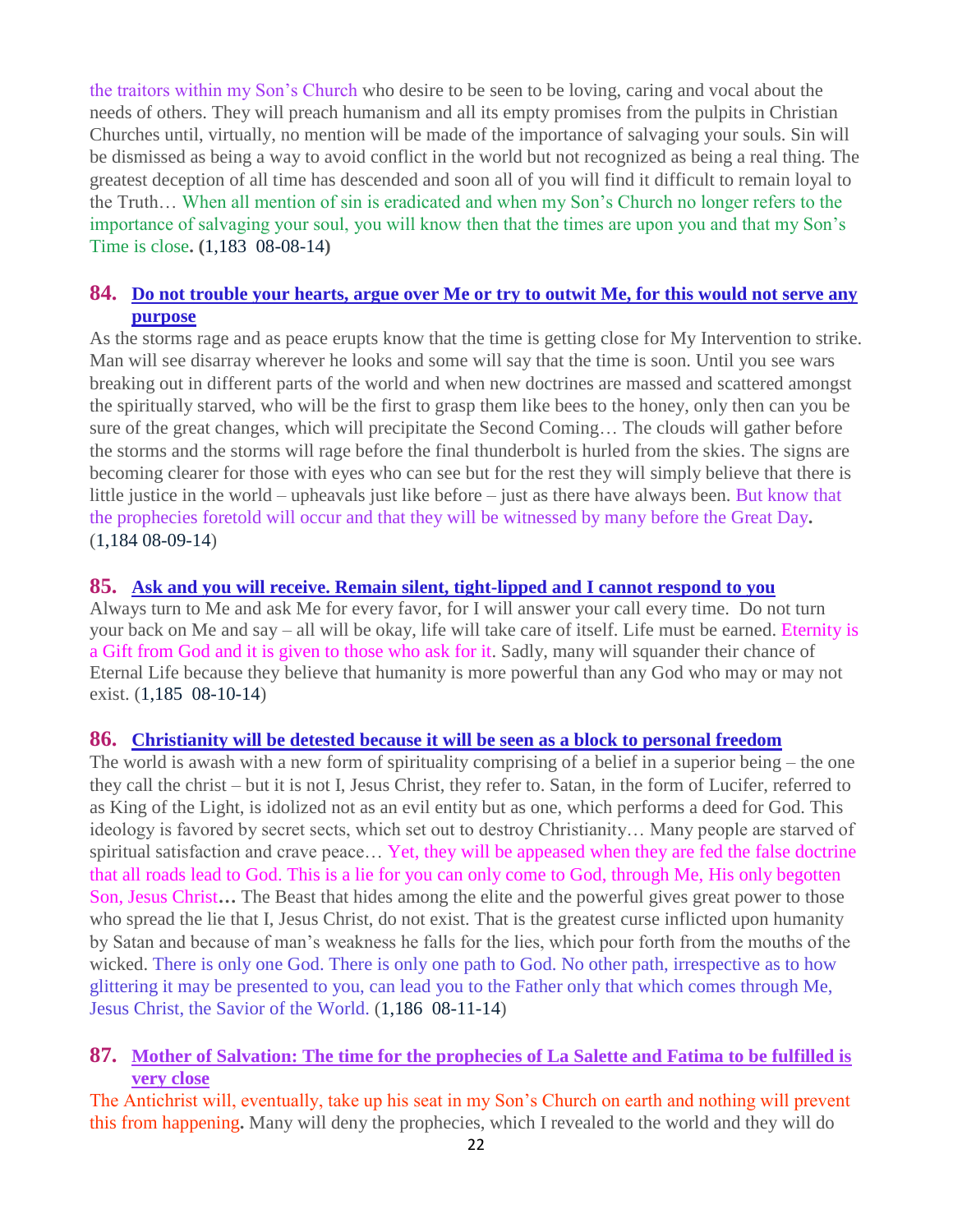this at their peril… You can never take one part of His Word or the Holy Bible and then discard it in favor of something, which may make you feel more comfortable. The Truth is never easy to accept for it can strike fear into the hearts of even the bravest and most courageous Christians… The Truth is never easy to accept for it can strike fear into the hearts of even the bravest and most courageous Christians… The Truth is never easy to accept for it can strike fear into the hearts of even the bravest and most courageous Christians… The day the Light of God is extinguished is the time when all things will be fulfilled as prophesied.  $(1,187 \ 08-13-14)$ 

#### **88. [Always be wary of the divisions you witness in the world](http://www.thewarningsecondcoming.com/always-be-wary-of-the-divisions-you-witness-in-the-world/)**

It is only when you accept My Word, as I give it to you now, will you find the grace to ask Me to guide you through this devious minefield. Not one of you is strong enough in your faith to fight the influence of evil. Without daily prayer, where you beg for My Help, you will not be able to remain close by My Side. But when I bestow such graces upon you, you will become courageous and have the strength to stay loyal to Me. Only then will the Truth sustain you. (1,188 08-13-14)

#### **89. [Those who interfere with the Will of God in His Plan to salvage souls will incur the Wrath](http://www.thewarningsecondcoming.com/those-who-interfere-with-the-will-of-god-in-his-plan-to-salvage-souls-will-incur-the-wrath-of-my-father/)  [of My Father](http://www.thewarningsecondcoming.com/those-who-interfere-with-the-will-of-god-in-his-plan-to-salvage-souls-will-incur-the-wrath-of-my-father/)**

When man is given a great gift, through the Divine Will of My Eternal Father, and then throws it back, My Father weeps. But when a man tries to stop, damage or intervene with My Plan to complete My Father's Covenant, to bring salvation to the world, he will suffer greatly for this. When a man believes in his own power over that of God, he will be rendered powerless. And, when a man embraces Me, just as Judas did, tells Me he loves Me, kisses Me on the cheek and then betrays Me, he is no better than he who handed Me over to My executioners**.** I bring humanity great graces in these times. I bring man great Gifts through this mission, and what does he do? He spits in My Face, so full of jealousy, spite and hatred does he have in his soul… I send prophets not to frighten you but to divulge the Truth, so that I can bring Eternal Salvation to all of you and, especially, those who are the most undeserving of all… Come. Listen to My Call – My Plan will be accomplished no matter how much you oppose it. The full truth of what it is that is necessary for you to reclaim your God-given right to your inheritance, will be made known soon. When I come with this news you must welcome it or forfeit your soul. (1,189 08-14-14)

## **90. [Mother of Salvation: You may not meet my Son physically but you will get to know Him in](http://www.thewarningsecondcoming.com/mother-of-salvation-you-may-not-meet-my-son-physically-but-you-will-get-to-know-him-in-every-way/)  [every way](http://www.thewarningsecondcoming.com/mother-of-salvation-you-may-not-meet-my-son-physically-but-you-will-get-to-know-him-in-every-way/)**

When you truly love my Son you will become humble like Him and with a burning desire to serve Him, whatever the cost. Some souls reach the spiritual path of perfection over time, but they will not complete this journey unless they hand over all their trust to God. If a soul falters along the way, he will be given the graces to pick himself up and continue on his journey. But if a soul competes with my Son, and considers himself worthy to challenge the Word made Flesh, then he will separate from God… Having known Him and lived within His Heart, this pain of separation from my Son is the worst pain known to man**. (**1,190 08-16-14**)**

## **91. [Worry about your own soul first then pray for others](http://www.thewarningsecondcoming.com/worry-about-your-own-soul-first-then-pray-for-others/)**

Do not come before Me ever and tell Me that one soul is not worthy of Me. Do not denounce another person before Me and declare him to be evil; for who are you but just a sinner in My Eyes?**..** When will you truly accept My Teachings? Why do you say you are of Me when you show hatred to others? You will never become worthy of My Kingdom until you discard your cloak of self-righteousness and your armor of pride. (1,191 08-17-14)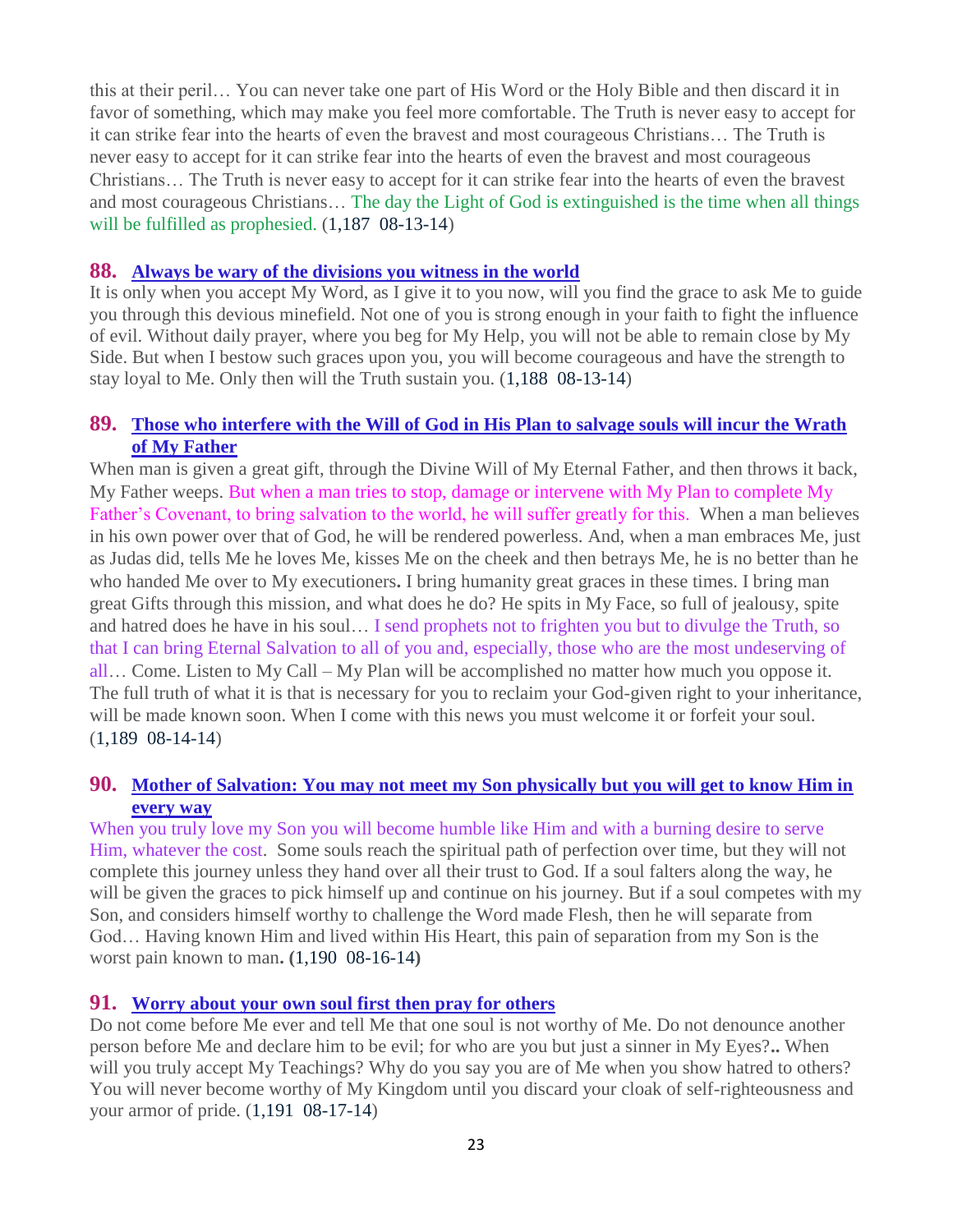#### **92. [The world is on the cusp of great change](http://www.thewarningsecondcoming.com/the-world-is-on-the-cusp-of-great-change/)**

Wickedness is derived from sin. Souls who succumb to sin must always try to redeem themselves quickly in My Eyes. Otherwise, sin festers and should you doubt the stranglehold that Satan has over souls, who are filled with hatred and violence, then you must know it is extremely difficult to free such souls from his control. Once Satan infests a soul, he will constantly torment that person until his mind, his deeds and his actions are in union with the evil one. The infested soul, eventually, becomes possessed and only I, Jesus Christ, can free that soul through exorcism. A soul can become possessed very quickly but it can take years to free it from the grip of the serpent. So, when My Punishment is felt it will be to eradicate evil and punish the perpetrators, who steal the lives of others. I will punish those who take away life of the body and life of the soul. No evil-doer will be invisible as My Eyes are all seeing.

The world is on the cusp of great change, and everything that God foretold will take place. All that He said would happen will happen. And while I gave you the prophets to warn you, you still did not listen. You dismissed the many private revelations given to the world so that humanity would be prepared. Still you did not listen**.** You must pray that the scale of destruction in the world be diluted, for were you to witness what lies in the future you would fall at My Feet begging for Mercy. Those who failed to keep the Word of God alive in My Churches on earth will be responsible for the loss of many millions of souls who would, otherwise, have been saved… God's punishment will be ten times that which is inflicted by wicked man upon his brothers and sisters**.** (1,192 08-18-14)

#### **93. [Mother of Salvation: No man has the authority to harm another man in the Name of God](http://www.thewarningsecondcoming.com/mother-of-salvation-no-man-has-the-authority-to-harm-another-man-in-the-name-of-god/)**

As this would never be condoned, or permitted, by my Son, Jesus Christ… Cast evil upon another soul and that man will have to answer for his sins against God, His Creation and every child of His**…** You must, at this time, pray for humanity and the graces to discern the difference between sins, which are carried out against mankind, and those against God. **Sin is sin, but when evil acts are carried out in God's Holy Name then grave consequences will follow in their wake.** As hatred spreads so too will the Love of God spread through the souls of the meek and the humble, for they carry the torch of Salvation against a background of darkness. Only but for the Grace of God, can man be saved from sin and it will be through those souls, who love God without condition, that the souls who err can be redeemed… Pray for the salvation of souls and, especially, those who have allowed hatred to cloud their hearts and who are in most need of God's Mercy. (1,193 08-21-14)

#### **94. [I will arm My Angels and chosen ones to do battle with those who denounce Me](http://www.thewarningsecondcoming.com/i-will-arm-my-angels-and-chosen-ones-to-do-battle-with-those-who-denounce-me/)**

Two signs will become apparent as the multitude of chosen souls rise to assist Me in reclaiming My Kingdom on earth. The first sign relates to the loftiness of souls in My Church on earth, where human reasoning, intelligence and ambition will destroy the true faith of My sacred servants. Pride and arrogance, coupled with an innate longing to experience a deeper faith, which will always be just beyond their grasp, will result in a false church of darkness. It will produce a lofty hierarchy, which will breed untruths and a barren faith.

The second sign relates to the lowly bodies when the human body – a sacred Gift from  $God - will be$ reduced to a mere vehicle used for worldly adornment, where no respect will be shown to it. Lack of morality will result in a lack of respect for the human body including the abuse of the body where it is used as a means to participate in grave acts of sins of the flesh. The lack of respect for human life will also mean that murder will become so common that many will, eventually, become completely immune to the horror of physical death at the hands of evil men.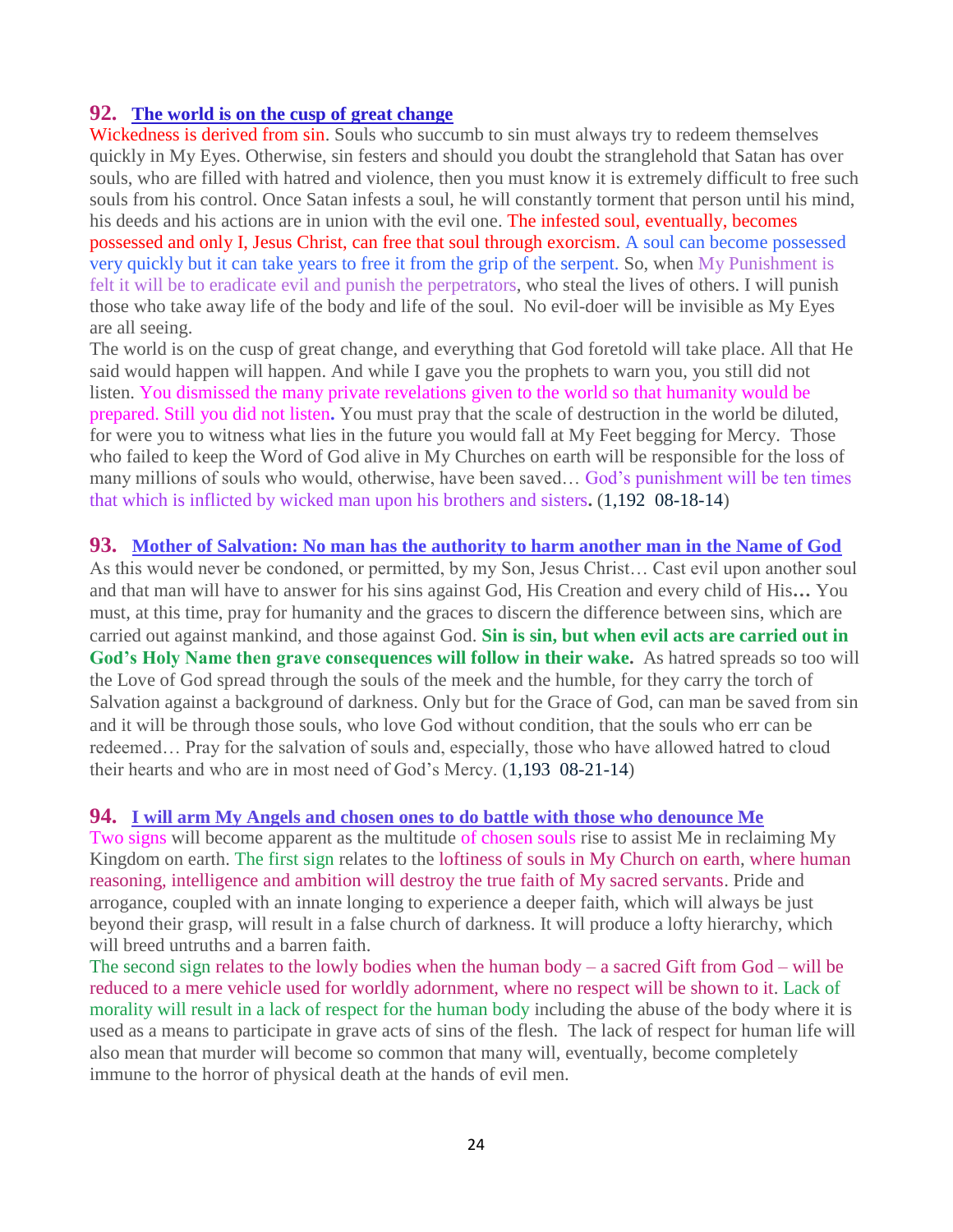The purification of man continues for without the suffering of willing souls, many people would be lost. Only then, when all things seem unbearable, will those with the **Seal of the Living God**, be given the relief from their sufferings which will blight humanity including sin, wars, famine and disease.

Those who stand up and defend the Will of God will be filled with great Graces and, by their faith, will atone for the sins of those too stubborn or too fearful to resist all that contradicts the Word of God. When all evil atrocities increase and when man realizes that he does not have the ability to fight or control such wickedness, he must turn to Me and say:

#### *"*Jesus, deliver us helpless sinners from Your enemies*."*

Only then can I intervene to dilute the impact of violence, murder, hatred and wars caused by the sin of man. Turn to Me every day and call out for My Mercy. I will never forsake those who reach out to Me. (1,194 08-23-14)

## **95. [Mother of Salvation: Pray for peace in the world](http://www.thewarningsecondcoming.com/mother-of-salvation-pray-for-peace-in-the-world/)**

I urge you to pray for peace in the world, for very soon many countries will be involved in wars, which will be difficult to contain and many innocent lives will be destroyed... I ask that you recite this Crusade Prayer 146, the Prayer of Peace, each and every day for your nations. (1,195 08-24-14)

#### **96. [God the Father: I will wipe away your tears; unite the world and bring peace](http://www.thewarningsecondcoming.com/god-the-father-i-will-wipe-away-your-tears-unite-the-world-and-bring-peace/)**

My Time is soon and when you hear of the wars; the pestilences; the famine and the earthquakes increase with frequency, know then that will be the hour when I say – enough! I will banish the wicked in just one breath; the murderers with just a whisper and My enemies in the blink of an eye. Then, I will declare the hour, the time for My Son to reclaim His Rightful Kingdom.

I will wipe away your tears; unite the world and bring peace; banish those who persecuted My children and bring, into the Light of My Kingdom, those who suffered in My Name, for they will be exalted in My New Kingdom on earth.

Prepare My children for the joyful life in My New Paradise will be yours soon. The suffering on this earth will become extinct and the tears of sorrow will be replaced with tears of joy. That is My Promise. So when you feel that you cannot take anymore know that the time is close for the New Era to dawn. (1,196 08-24-14)

## **97. [When a person says he loves Me, he will do all according to My Holy Will](http://www.thewarningsecondcoming.com/when-a-person-says-he-loves-me-he-will-do-all-according-to-my-holy-will/)**

He will place everything in My Holy Hands and he will forget his own needs and desires. Then he will say to Me *"*Jesus everything I say and do is according to Your Holy Will – do with me according to the Will of God*."*

The man who lives in Me and I, in him, will surrender all according to that which gives Glory to God. He will have no selfish motives; no hidden desire to please himself and will do everything he can, in this life, so that he is in full union with Me. He will hand over to Me every thought; every movement; every step and every action so that I can act within his soul. He will trust in Me, completely, and he will know that everything I do, everything that I allow and everything I carry out, in order to purify the earth, will have only one objective and that is to give Glory to God.

To prepare for life in Me, you must remind yourselves that all that is good comes from God. Man, by his own intellect and determination, can never attain peace until the day he offers himself to God, in mind, body and soul. By offering Me, Jesus Christ, the gift of his full trust, I will reside in that soul and he will become part of all My Glory. I will elevate such souls. What joy will flood their hearts! Fear of the unknown will bother them no more. In this way I will prepare the world for My Great Glory – My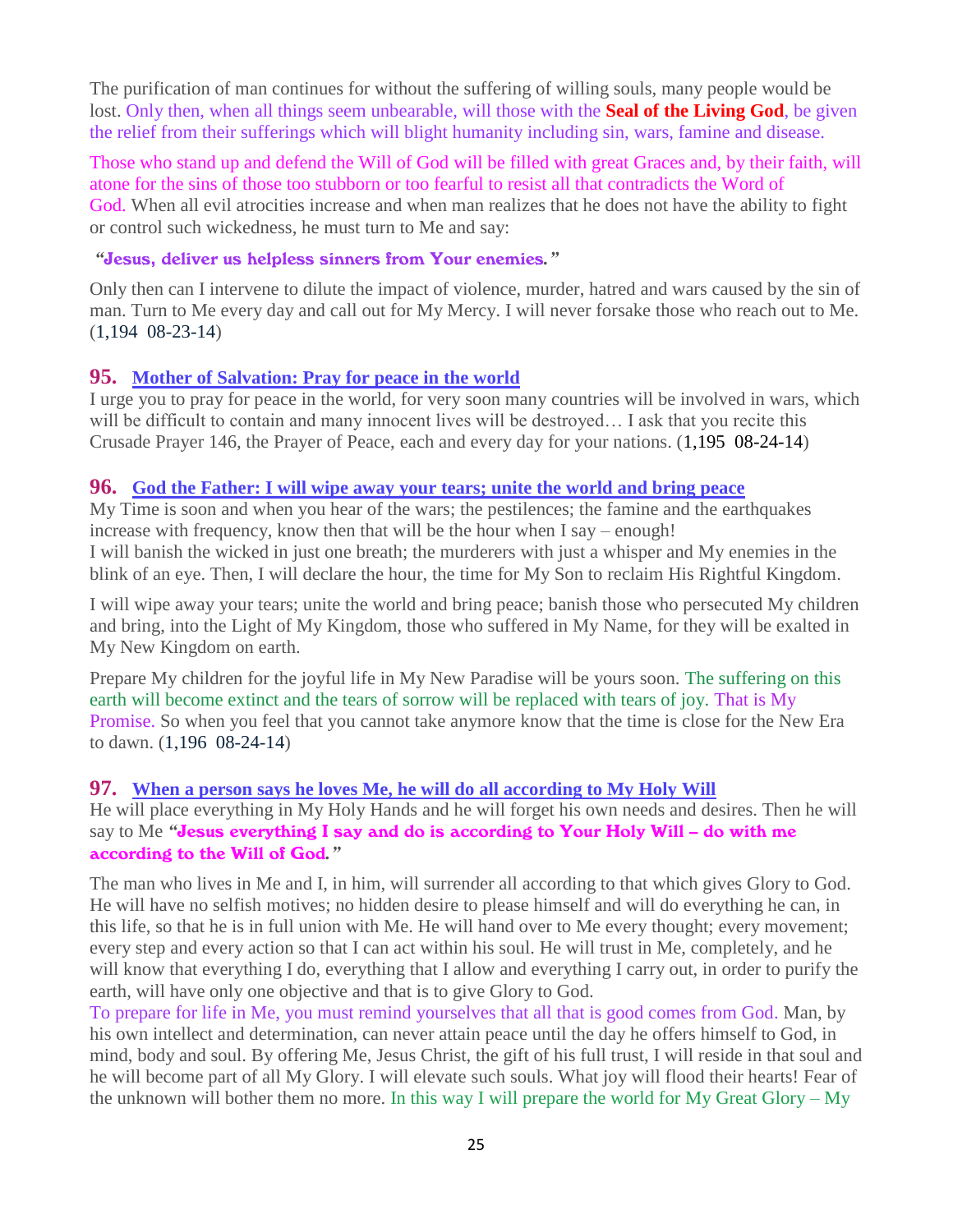## New Glorious Kingdom, where all life will be lived, according to the Will of God, on earth as it is in Heaven.

When My Will becomes engrained within the souls of those who live their lives according to My every desire, they will never experience hatred in their hearts, of any kind, again. For this would be impossible. **I Am** incapable of hatred and if **I Am** permitted to live in your soul, then nothing can remain within you, which does not come from Me. (1,197 08-25-14)

#### **98. [I will intervene in ways which will astonish the world](http://www.thewarningsecondcoming.com/i-will-intervene-in-ways-which-will-astonish-the-world/)**

I know My Own and they know Me. They also know those who are of Me, just as they know those who do not come from Me. Those who are of Me are tender of heart, full of love for all sinners including My enemies, and full of humility for they know they are nothing without Me. Their souls are free of malice, spite, hatred and they suffer because of this. They shine like beacons, their souls full of the Light of God. It is this Light, which Satan and every fallen angel target with every kind of temptation. These are the souls who are most sought out by the Evil One and in the times, which lie ahead, they will be swayed by lies. Some will fall away from the Truth completely. Others will cling to it but will struggle to do so, while those who have the Grace of the Divine Will of God in their hearts, will never forsake the Truth**.** The world will turn into a great battlefield, where confusion will reign, and it is the souls who are of Me, who will face the greatest trials. It is Satan's desire to take away from Me, those who know Me. These are the souls who are the closest to My Heart, for they represent the greatest prize. It will be such souls who will, should they fall into error, be paraded before Me by My greatest enemy. I will be mocked because of their betrayal and I will cry bitter tears of remorse for these poor children of God. But know this. I will fight for these souls. I will intervene in ways, which will astonish the world so that I can snatch them from the claws of deceit and they will know when I do this. On that day I will ask them again "Are you of Me or not?". Then they will know it is I, and I will reclaim them and take them into My New Kingdom. Those who remain strong, because of their unshakable faith in My Holy Word, will lead those who are of Me. It will be because of these souls – My Remnant – that My Mercy will extend far and beyond that which is visible to the eye… I now call out to those who know Me… Come to Me and do not fear for **My Great Day** will dawn unexpectedly and suddenly, and not one more tear will you shed for you will be united with the Divine Will of God for eternity. Accept My Love, My Blessings and My Great Mercy for when you do you can truly claim to be of Me. (1,198 08-28-14)

**99. [Mother of Salvation: Think of life as a stage between birth and the New Glorious Kingdom](http://www.thewarningsecondcoming.com/mother-of-salvation-think-of-life-as-a-stage-between-birth-and-the-new-glorious-kingdom/)** Let not one of you ever be fearful of this Heavenly Intervention in this Mission of Salvation. Instead, be thankful for God's Great Mercy and His unfathomable Love for the human race. You must give Glory to God, in the knowledge that all begins and ends with Him… So many do not believe in He Who created them. They may witness His Love and, yet, still do not believe that Love comes from God or that God is Love. Those who accept the existence of evil do not believe in God's Love nor do they accept the existence of the Evil One. Only those who manage to overcome evil in all its forms truly understand the power which evil has over people's words, deeds and actions. It is only when a soul is disentangled from the influence of evil that he can be set free. True freedom can only be achieved when you accept the Truth. If you do not accept the Word made Flesh, that is my Son, Jesus Christ, then you will never be free… You must never allow yourselves to be deceived, for the Truth was given to the world and is contained in my Father's Book. Anything, which deviates from the True Word of God, must be avoided. Do not listen to those who tell you that an evil act is a good thing, or that it must be accepted because of the times you are living in. (1,199 08-29-14)